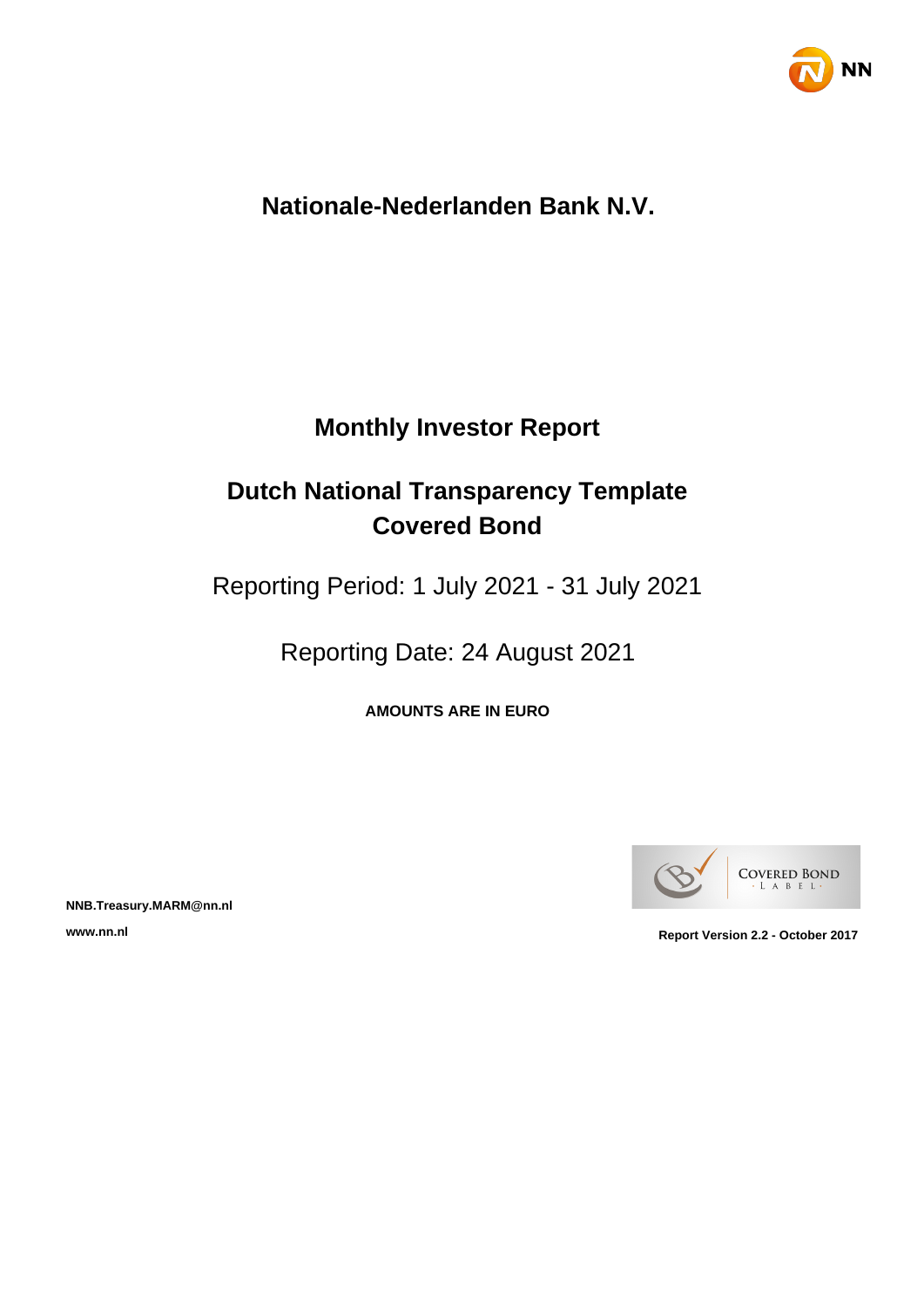#### **Table of Contents**



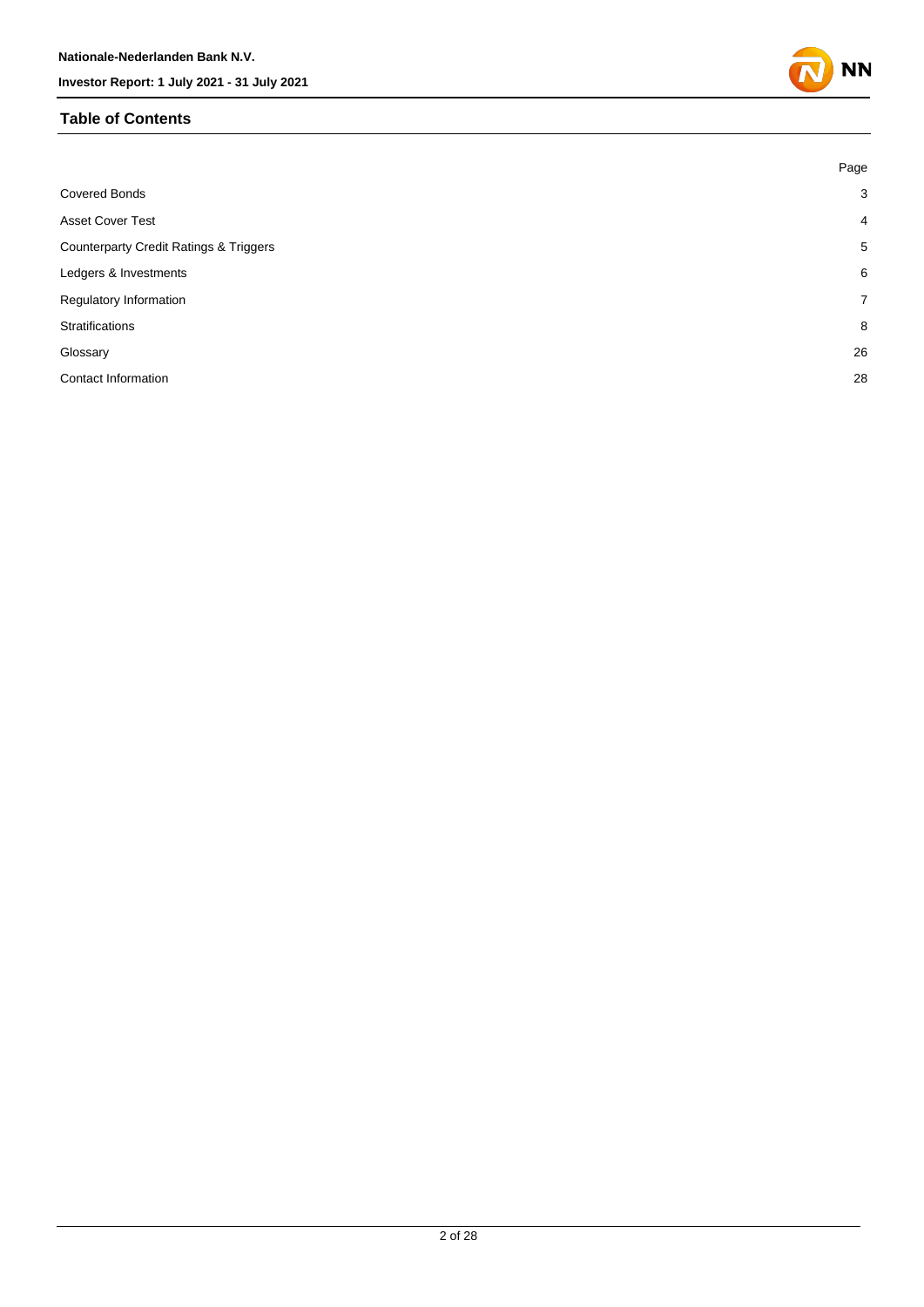

#### **Covered Bonds**

| Series                | <b>ISIN</b>  | Currency   | <b>Initial Principal</b><br>Balance* | Outstanding<br>Amount* | Coupon  | Issuance<br>Date | Maturity<br>Date | <b>IRS Counterparty</b> | Redemption<br>Type | LCR HQLA<br>Category |
|-----------------------|--------------|------------|--------------------------------------|------------------------|---------|------------------|------------------|-------------------------|--------------------|----------------------|
| <b>SB CB Series 1</b> | NL0015436072 | <b>EUR</b> | 500,000,000                          | 500,000,000            | 0.0100% | 08/07/20         | 08/07/30         |                         | <b>Bullet</b>      |                      |
| <b>SB CB Series 2</b> | NL0015614611 | <b>EUR</b> | 500.000.000                          | 500,000,000            | 0.0500% | 24/09/20         | 24/09/35         |                         | <b>Bullet</b>      |                      |
| <b>SB CB Series 3</b> | NL00150002A1 | <b>EUR</b> | 250.000.000                          | 250,000,000            | 0.0500% | 12/11/20         | 12/11/40         |                         | <b>Bullet</b>      |                      |
| <b>SB CB Series 4</b> | NL00150008B6 | <b>EUR</b> | 500,000,000                          | 500,000,000            | 0.3750% | 04/03/21         | 04/03/41         |                         | <b>Bullet</b>      |                      |

\* Amounts to be reported in the relevant currency, and also the euro-equivalent amounts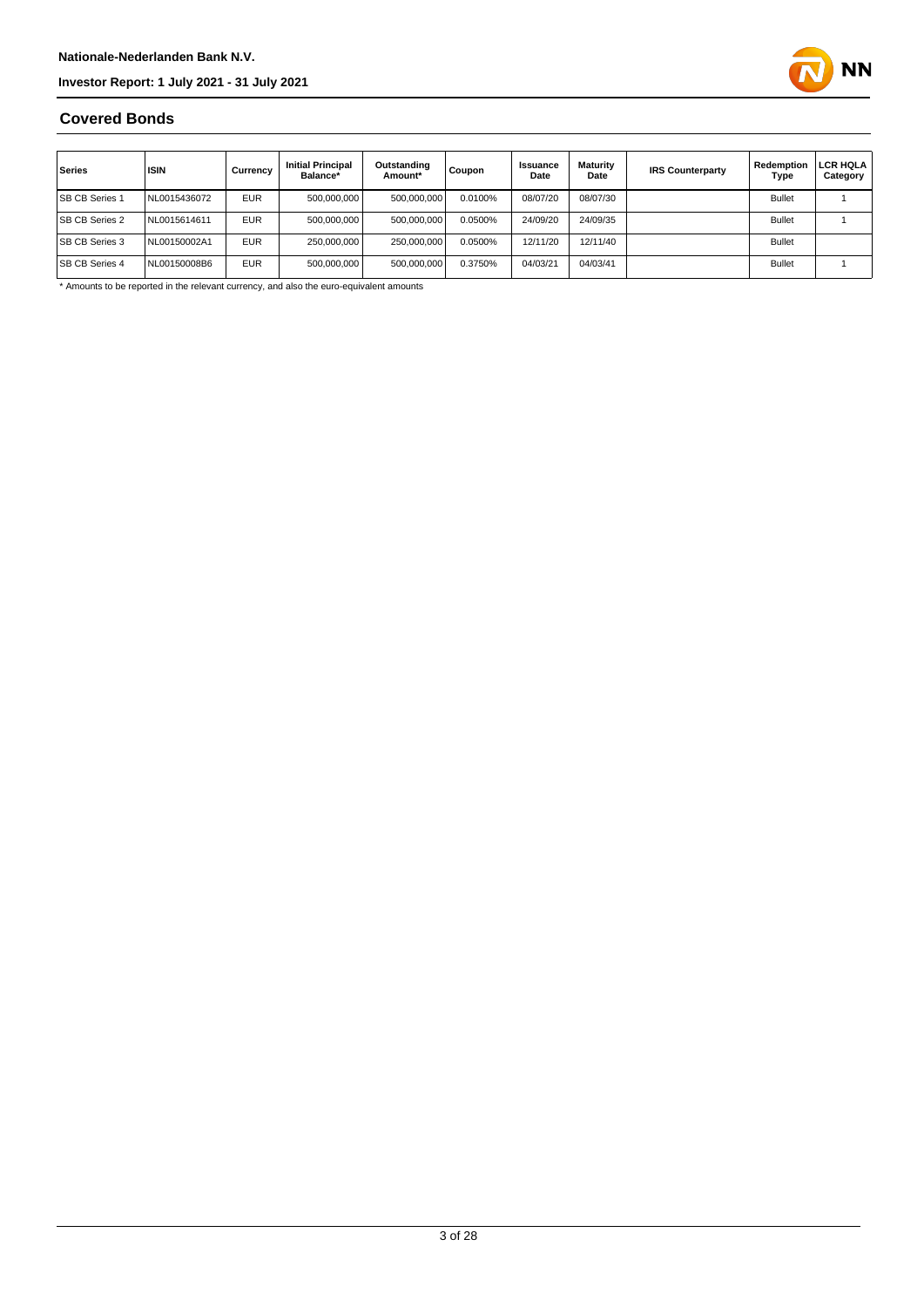#### **Asset Cover Test**



| <b>Asset Cover Test</b>                     |                  |
|---------------------------------------------|------------------|
| A                                           | 1,925,855,014.30 |
| В                                           | 0.00             |
| C                                           | 1,300,000.00     |
| Ζ                                           | 0.00             |
| $A+B+C-Z$                                   | 1,927,155,014.30 |
| Outstanding bonds                           | 1,750,000,000.00 |
| Pass/Fail                                   | Pass             |
| <b>ACT Cover Ratio</b>                      | 110.12%          |
| Parameters                                  |                  |
| Asset percentage                            | 96.50 %          |
| Cap LTV Cut-Off indexed valuation % non-NHG | 80.00%           |
| Cap LTV Cut-Off indexed valuation % NHG     | 80.00%           |
| % of Index Increases                        | 90.00%           |
| % of Index Decreases                        | 100.00 %         |
| <b>Reserve Fund</b>                         | 1,276,500.00     |
| Supplemental Liquidity Reserve Amount       | 0.00             |
| Deduction Set-Off                           | 29,600,621.72    |
| Ratings                                     |                  |
| S&P                                         | AAA              |
| Moody's                                     |                  |
| Fitch                                       |                  |
| Other                                       |                  |
| <b>UCITS</b> compliant                      | True             |
| CRR compliant                               | True             |
| <b>ECBC Label compliant</b>                 | True             |
| Overcollateralisation                       |                  |
| Legally required minimum OC                 | 5.00 %           |
| Documented minimum OC                       | $0.00\,\%$       |
| Available Nominal OC                        | 14.36%           |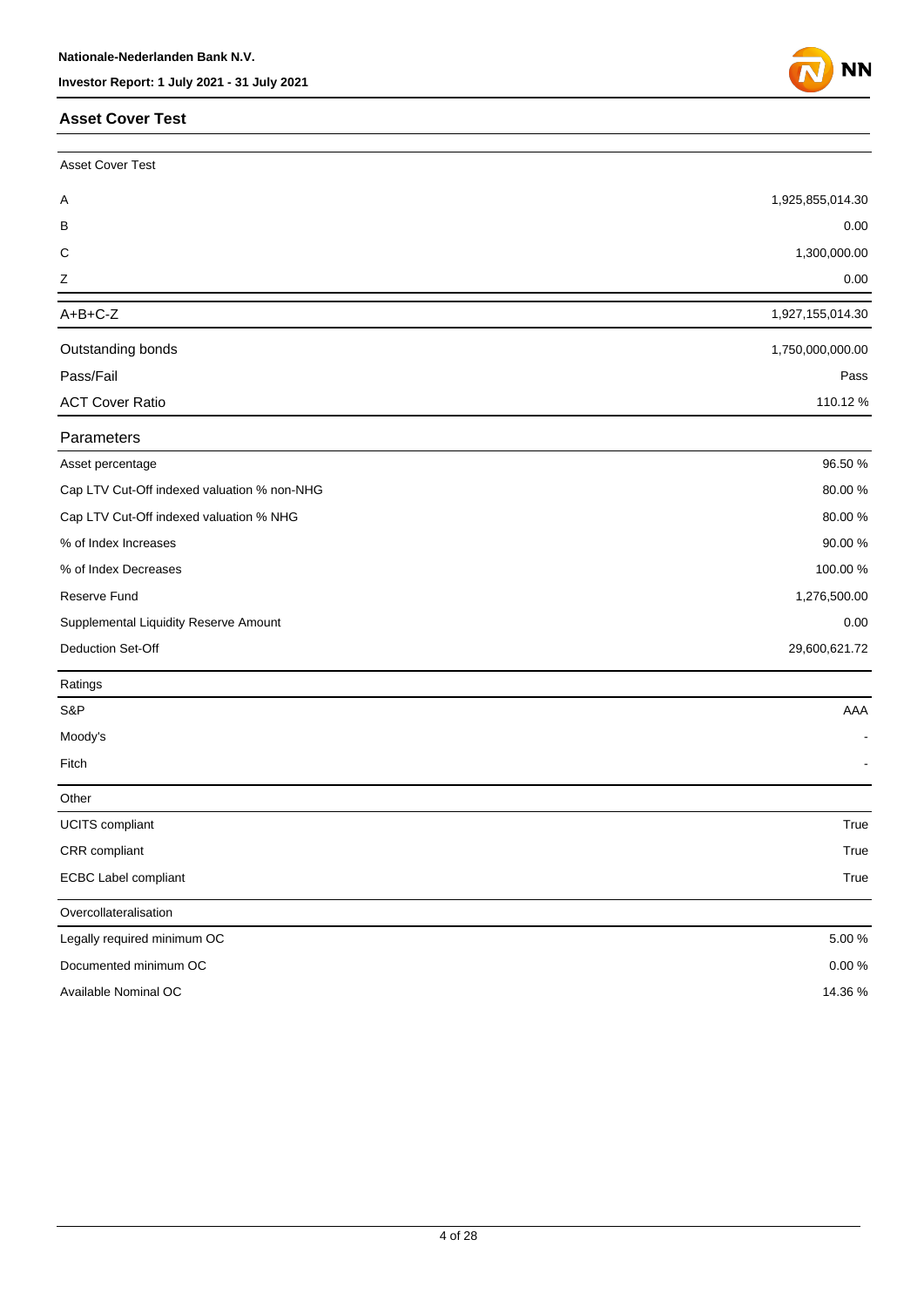

#### **Counterparty Credit Ratings & Triggers**

|                                                   |                                    | S&P (ST/LT)       |                   | Moody's (ST/LT)   |                   | Fitch (ST/LT)     |                   | <b>DBRS (ST/LT)</b> |                   |                                                                                                                                                     |
|---------------------------------------------------|------------------------------------|-------------------|-------------------|-------------------|-------------------|-------------------|-------------------|---------------------|-------------------|-----------------------------------------------------------------------------------------------------------------------------------------------------|
| Role                                              | Party                              | Rating<br>trigger | Current<br>rating | Rating<br>trigger | Current<br>rating | Rating<br>trigger | Current<br>rating | Rating<br>trigger   | Current<br>rating | Consequence if breached*                                                                                                                            |
| <b>CBC Account Bank</b>                           | N.V. Bank Nederlandse<br>Gemeenten | /BBB              | / AAA             |                   |                   |                   |                   |                     |                   | Another party (with sufficient<br>ratings) has to fulfill the CBC<br>Account Bank role or guarantee<br>the relevant CBC Account Bank<br>obligations |
| Issuer                                            | Nationale-Nederlanden<br>Bank N.V. | / A               | $/ A -$           |                   |                   |                   |                   |                     |                   | Reserve Account Trigger,<br>minimal required amount needs<br>to be posted on reserve fund<br>account                                                |
| Issuer                                            | Nationale-Nederlanden<br>Bank N.V. | $A-2$ / BBB       | $A-1/A-$          |                   |                   |                   |                   |                     |                   | Set off retail savings at issuer<br>account above deposit<br>guarantee scheme                                                                       |
| Seller Collection Account   ING Bank N.V.<br>Bank |                                    | / BBB             | $/A+$             |                   |                   |                   |                   |                     |                   | Open escrow account in the<br>name of CBC and credit<br>expected cashflow amount on<br>next Calculation Date                                        |

\* Event is triggered if credit rating is below the rating as mentioned in the table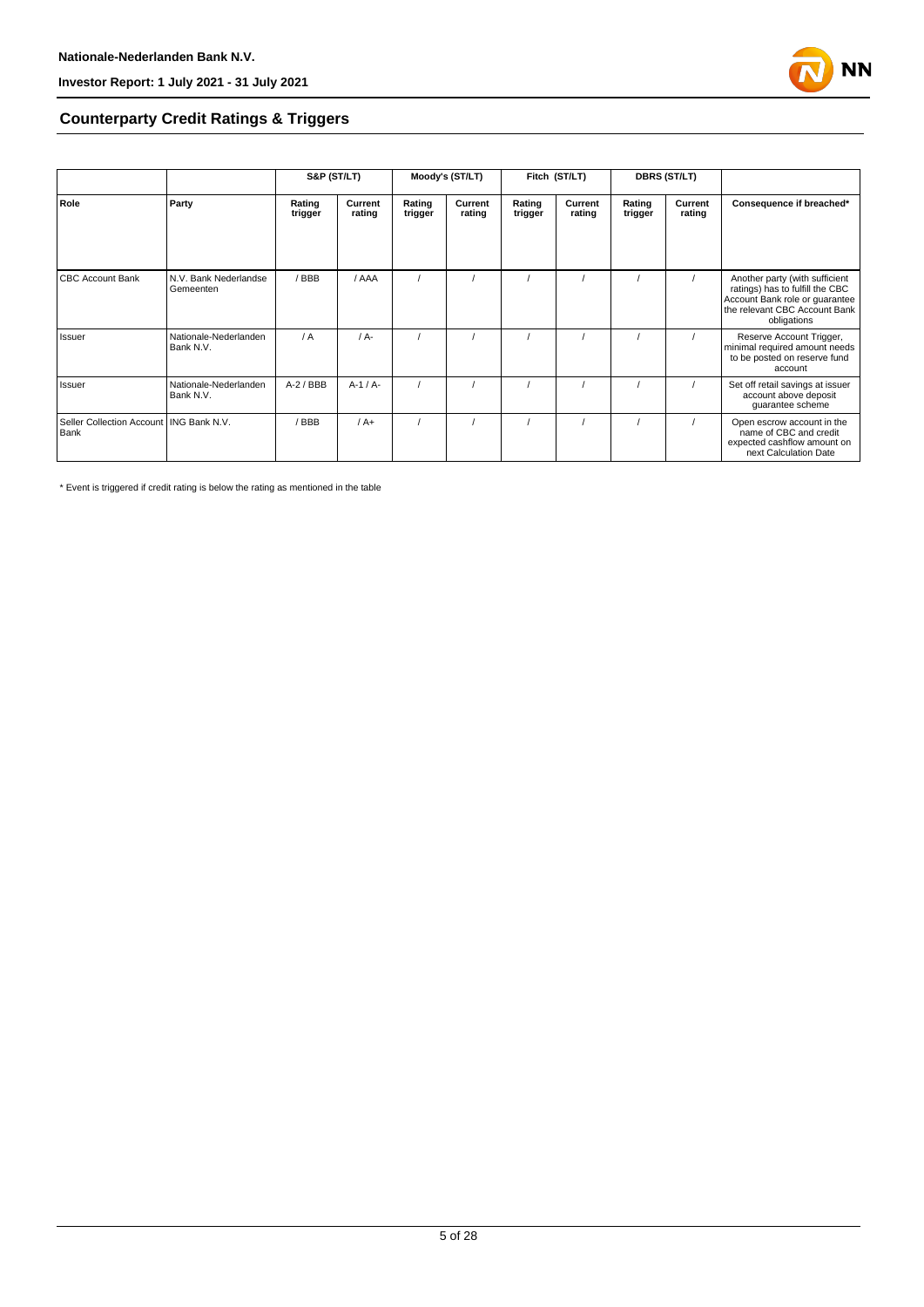### **Ledgers & Investments**



#### **Ledgers**

| <b>Total</b>        | 1,300,000.00 |
|---------------------|--------------|
| Reserve Fund Ledger | 1,300,000.00 |
| Principal Ledger    | 0.00         |
| Revenue Ledger      | 0.00         |

#### **Investments**

| <b>Substitution Assets Balance</b> | 0.001 |
|------------------------------------|-------|
| Authorised Investments Balance     | 0.001 |
| <b>Total</b>                       | 0.001 |

#### **Liquidity Buffer**

| Outflows                          | 0.00 |
|-----------------------------------|------|
| <b>Required Liquidity Buffer</b>  | 0.00 |
|                                   |      |
| <b>Inflows</b>                    | 0.00 |
| Cash                              |      |
| <b>Bonds</b>                      |      |
| <b>Available Liquidity Buffer</b> | 0.00 |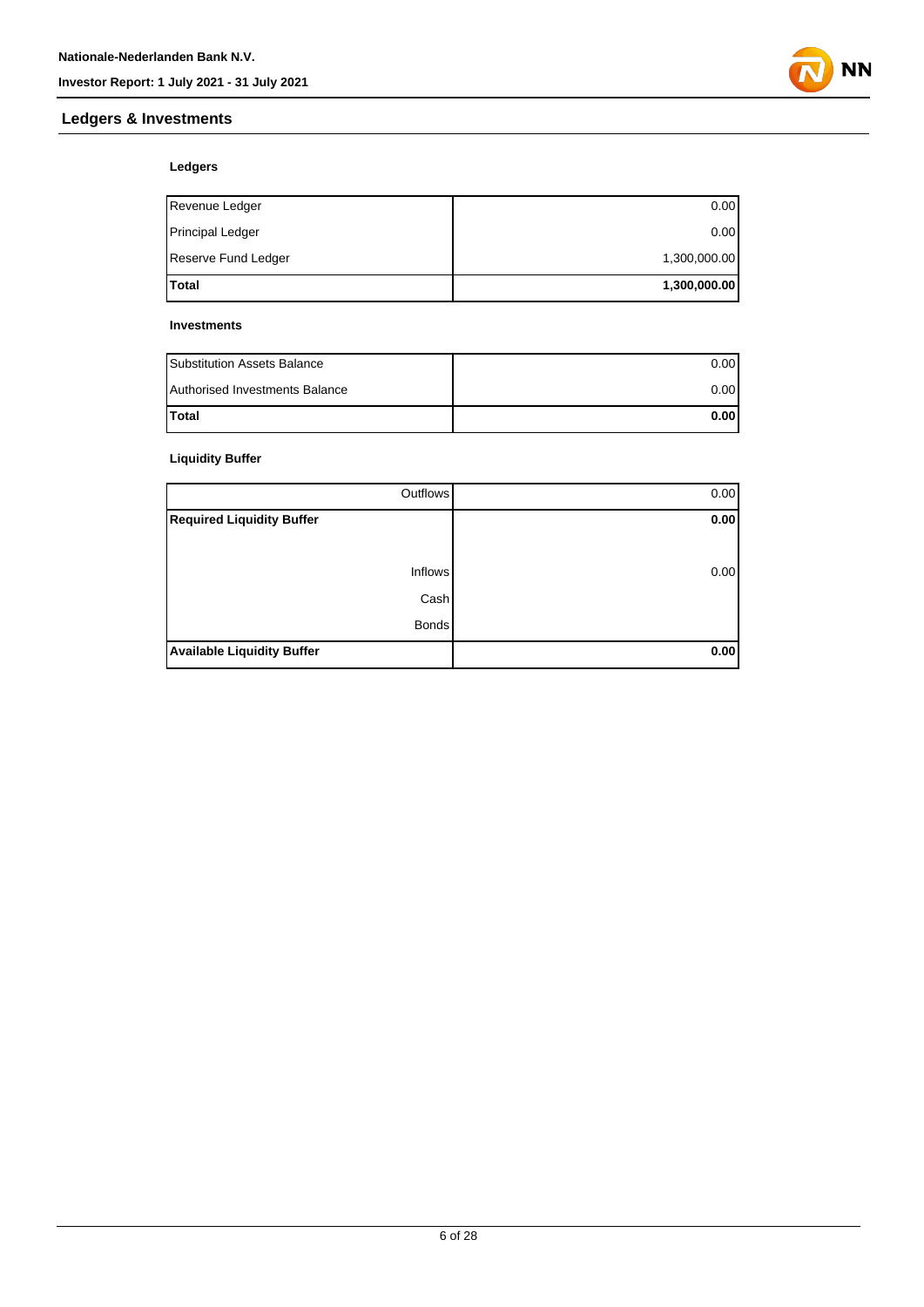#### **Regulatory Information**

#### **CRR Article 129**

**Article 129 CRR "Exposures in the form of covered bonds" (7) Exposures in the form of covered bonds are eligible for preferential treatment, provided that the institution investing in the covered bonds can demonstrate to the competent authorities that: (a)** it receives portfolio information at least on: (i) the value of the covered pool and outstanding covered  $bonds;$ 

|                                                                                                                       | value of the cover pool table Portfolio characteristics                                                           |
|-----------------------------------------------------------------------------------------------------------------------|-------------------------------------------------------------------------------------------------------------------|
| value of the outstanding covered bonds table Covered Bonds                                                            |                                                                                                                   |
| (ii) the geographical distribution and type of cover assets,<br>loan size, interest rate and currency risks;          |                                                                                                                   |
| geographical distribution of cover assets table 14 Geographical Distribution                                          |                                                                                                                   |
|                                                                                                                       | type of cover assets table Portfolio Characteristics                                                              |
|                                                                                                                       | loan size table 3 Outstanding Loan Amount                                                                         |
|                                                                                                                       | interest rate risk and currency risk table Covered Bonds for coupon and currency information of the covered bonds |
|                                                                                                                       | table 10 Coupon for coupons of mortgages                                                                          |
|                                                                                                                       | table Counterparty Ratings & Triggers for IRS/TRS information                                                     |
|                                                                                                                       | See base prospectus for information about hedging                                                                 |
|                                                                                                                       | Only EUR denominated mortgages: see BP                                                                            |
| (iii) the maturity structure of cover assets and covered<br>bonds; and                                                |                                                                                                                   |
| maturity structure of cover assets table 6 Legal Maturity                                                             |                                                                                                                   |
| maturity structure of covered bonds table Covered Bonds                                                               |                                                                                                                   |
| (iv) the percentage of loans more than ninety days past<br>due:                                                       | table Delinquencies                                                                                               |
| (b) the issuer makes the information referred to in point (a)<br>available to the institution at least semi annually. | table Portfolio Characteristics                                                                                   |
| <b>Overcollateralisation</b>                                                                                          |                                                                                                                   |

| Legally required minimum OC | table Asset Cover Test |
|-----------------------------|------------------------|
| Documented minimum OC       | table Asset Cover Test |
| Nominal OC                  | table Asset Cover Test |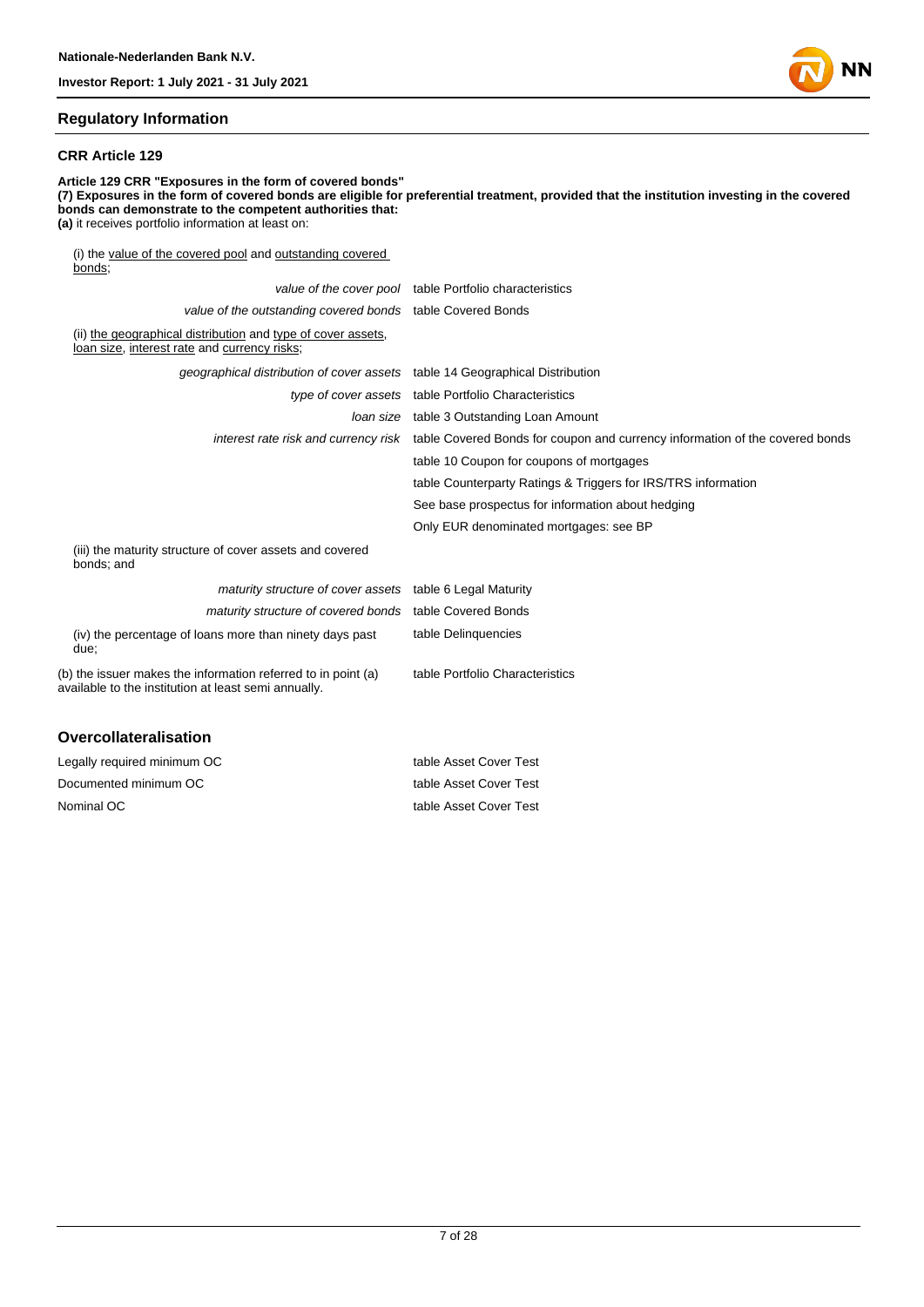## **Stratifications**

| <b>Portfolio Characteristics</b>                             |                             |
|--------------------------------------------------------------|-----------------------------|
| Principal amount                                             | 2,131,275,896.24            |
| Value of saving deposits                                     | 131,315,900.84              |
| Net principal balance                                        | 1,999,959,995.40            |
| <b>Construction Deposits</b>                                 | 3,178,757.65                |
| Net principal balance excl. Construction and Saving Deposits | 1,996,781,237.75            |
|                                                              |                             |
| Number of loans                                              | 8,952                       |
| Number of loanparts                                          | 20,612                      |
| Average principal balance (borrower)                         | 223,409.29                  |
| Average principal balance (loanpart)                         | 97,028.91                   |
| Weighted average current interest rate                       | 2.60%                       |
| Weighted average maturity (in years)                         | 30.92                       |
| Weighted average remaining time to interest reset (in years) | 11.75                       |
| Weighted average seasoning (in years)                        | 6.92                        |
| Weighted average CLTOMV                                      | 77.00 %                     |
| Weighted average CLTIMV                                      | 57.22%                      |
| Maximum current interest rate                                | 7.30 %                      |
| Minimum current interest rate                                | 0.74%                       |
|                                                              |                             |
| Type of cover assets:                                        | Dutch Residential Mortgages |
| Currency Portfolio:                                          | <b>EUR</b>                  |

Frequency of publication National Transparancy Template: Monthly and the material of the material of the material of the material of the material of the material of the monthly Monthly

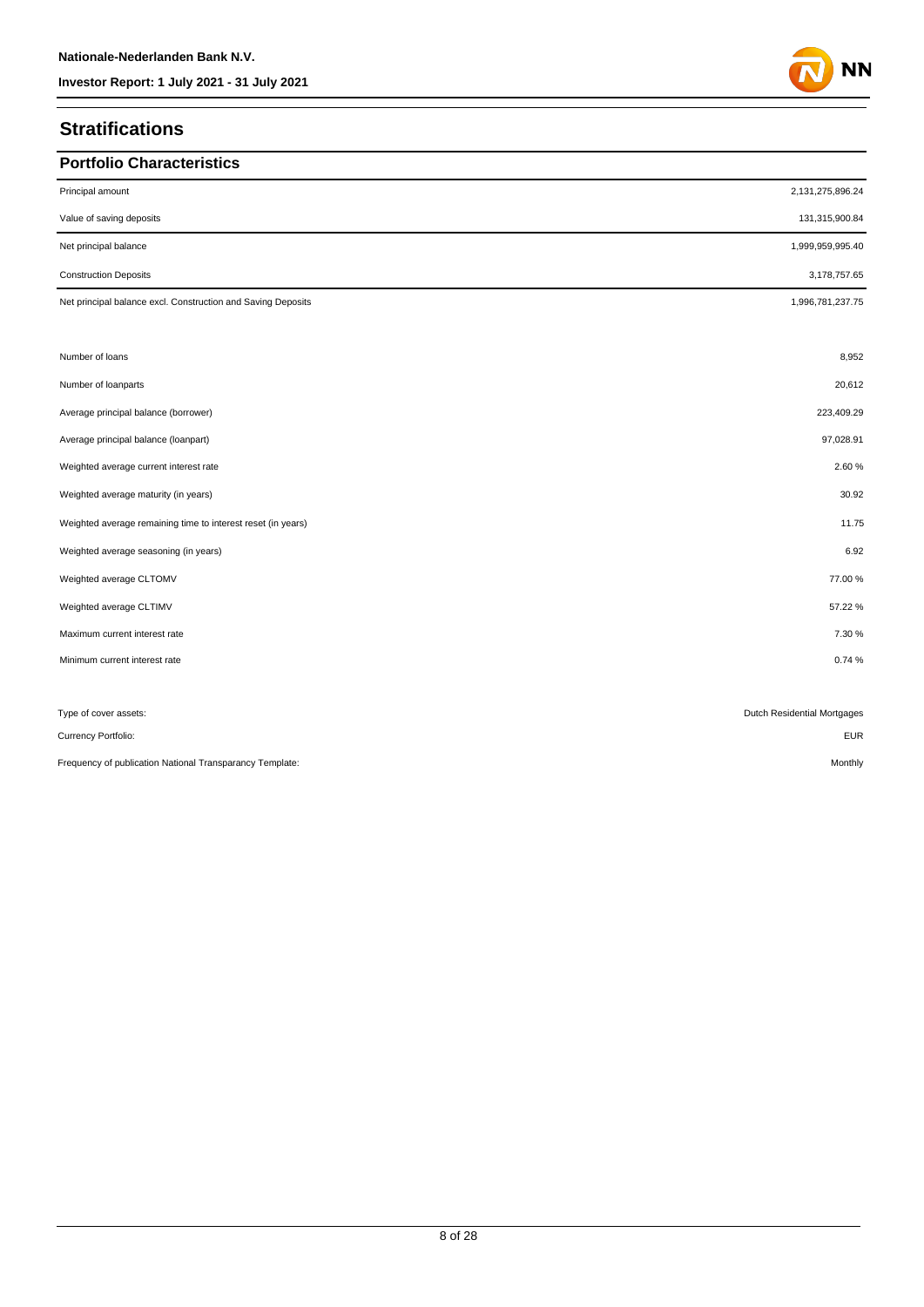# **1. Delinquencies**

| From $(>)$ | Until $($ <= $)$ | <b>Arrears Amount</b> | Aggregate<br><b>Outstanding Not.</b><br>Amount | % of Total | Nr of Mortgage<br>Loans | % of Total | Weighted<br>Average<br>Coupon | Weighted<br>Average<br><b>Maturity</b> | Weighted<br>Average<br><b>CLTIMV</b> |  |
|------------|------------------|-----------------------|------------------------------------------------|------------|-------------------------|------------|-------------------------------|----------------------------------------|--------------------------------------|--|
|            | Performing       | 0.00                  | 1,996,482,219.98                               | 99.83%     | 8,933                   | 99.79%     | 2.60%                         | 30.95                                  | 57.11 %                              |  |
| $\leq$     | 30 days          | 3,698.41              | 1,708,604.89                                   | 0.09%      | 10                      | 0.11%      | 2.27%                         | 32.29                                  | 56.12 %                              |  |
| 30 days    | 60 days          | 6,247.81              | 1,420,455.24                                   | 0.07%      | 8                       | 0.09%      | 2.20%                         | 30.82                                  | 64.51 %                              |  |
| 60 days    | 90 days          | 2,276.52              | 348,715.29                                     | 0.02%      | 1                       | 0.01%      | 2.18%                         | 25.11                                  | 45.48%                               |  |
| 90 days    | 120 days         | 0.00                  | 0.00                                           | 0.00%      | $\mathbf 0$             | 0.00%      | 0.00%                         | 0.00                                   | 0.00%                                |  |
| 120 days   | 150 days         | 0.00                  | 0.00                                           | 0.00%      | $\mathbf 0$             | 0.00%      | 0.00%                         | 0.00                                   | 0.00%                                |  |
| 150 days   | 180 days         | 0.00                  | 0.00                                           | 0.00%      | $\mathbf 0$             | 0.00%      | 0.00%                         | 0.00                                   | 0.00%                                |  |
| 180 days   | $\geq$           | 0.00                  | 0.00                                           | 0.00%      | 0                       | 0.00%      | 0.00%                         | 0.00                                   | 0.00%                                |  |
|            | Total            | 12,222.74             | 1,999,959,995.40                               | 100.00 %   | 8,952                   | 100.00%    | 2.60%                         | 30.92                                  | 57.22 %                              |  |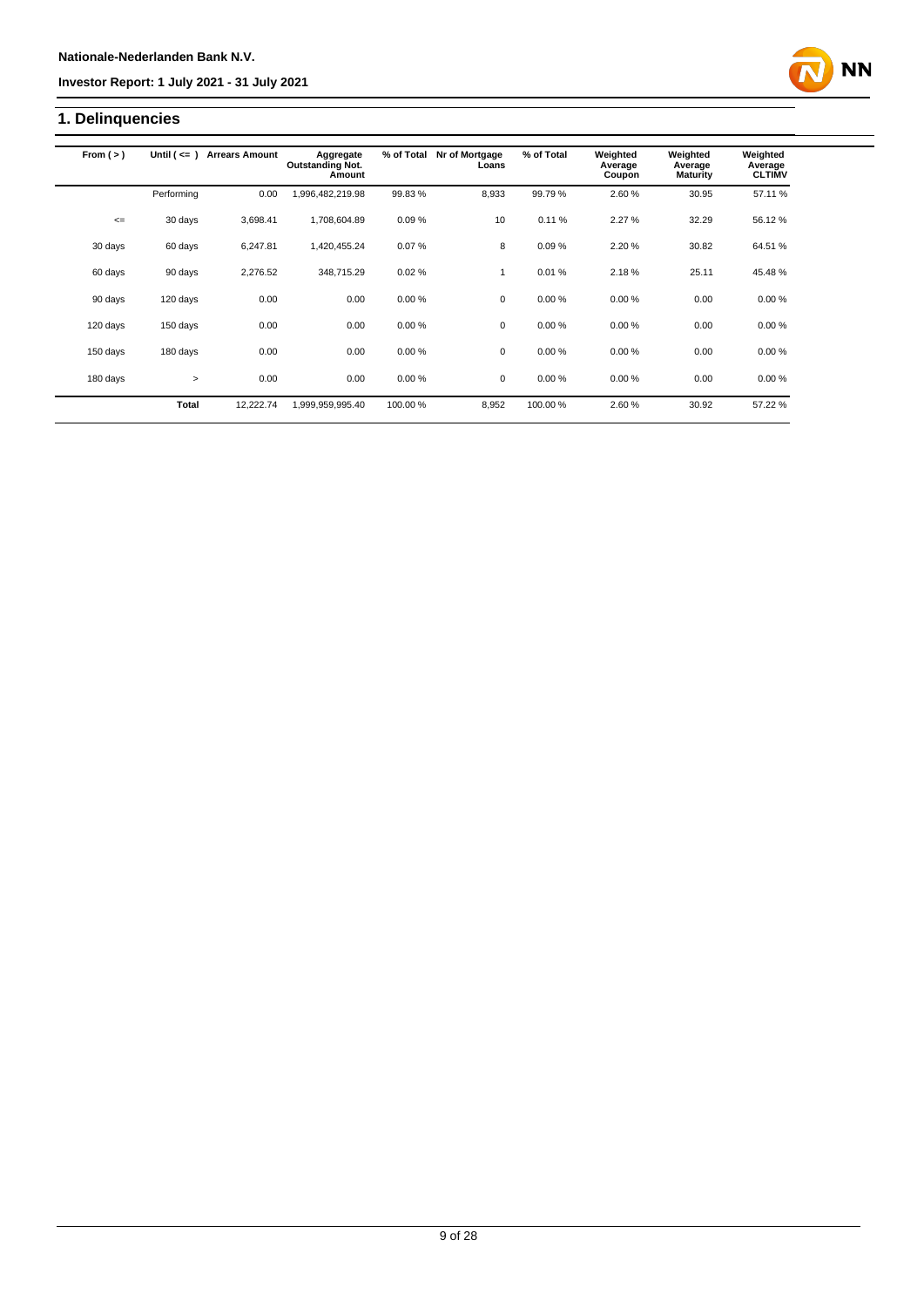

# **2. Redemption Type**

| Description         |              | Aggregate Outstanding<br>Amount | % of Total | Nr of<br>Loanparts | % of Total | Weighted<br>Average<br>Coupon | Weighted<br>Average<br>Maturity | Weighted<br>average<br><b>CLtIMV</b> |
|---------------------|--------------|---------------------------------|------------|--------------------|------------|-------------------------------|---------------------------------|--------------------------------------|
| Annuity             |              | 763.242.051.47                  | 38.16 %    | 7,709              | 37.40 %    | 2.43 %                        | 25.59                           | 63.08 %                              |
| <b>Bank Savings</b> |              | 321.218.781.57                  | 16.06 %    | 3,267              | 15.85 %    | 3.02%                         | 16.24                           | 53.87%                               |
| Investment          |              | 55.083.922.04                   | 2.75 %     | 304                | 1.47%      | 2.56 %                        | 15.18                           | 57.85 %                              |
| Interest Only       |              | 746.527.691.43                  | 37.33 %    | 7,875              | 38.21 %    | 2.59 %                        | 46.32                           | 53.51 %                              |
| Linear              |              | 42,632,634.30                   | 2.13%      | 489                | 2.37 %     | 2.32 %                        | 24.64                           | 57.18 %                              |
| Life                |              | 57.842.391.39                   | 2.89%      | 673                | 3.27%      | 2.60 %                        | 9.17                            | 48.79%                               |
| Savings             |              | 13,412,523.20                   | 0.67%      | 295                | 1.43 %     | 2.95 %                        | 11.97                           | 43.84 %                              |
|                     | <b>Total</b> | 1,999,959,995.40                | 100.00 %   | 20.612             | 100.00 %   | 2.60 %                        | 30.95                           | 57.22 %                              |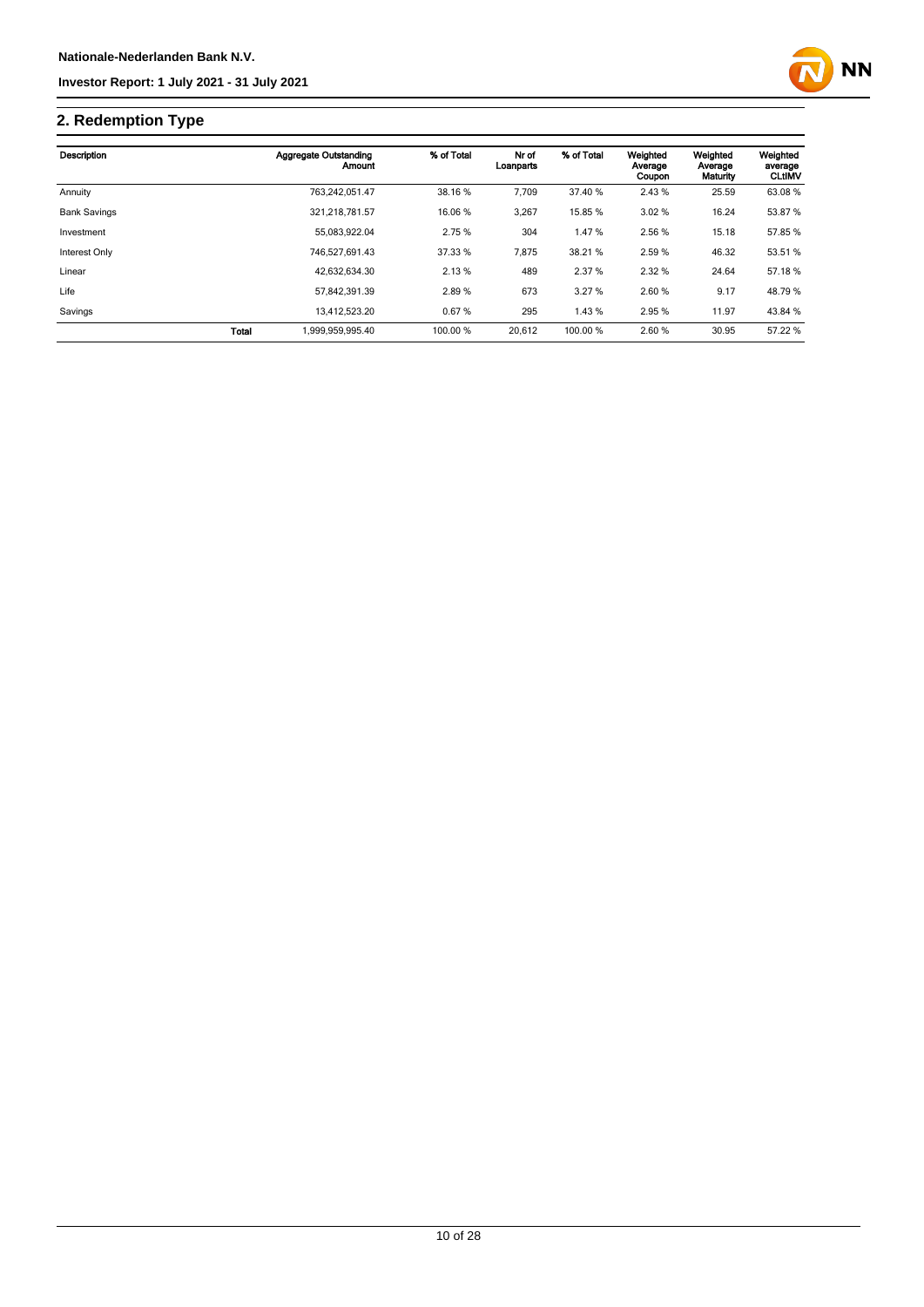# **3. Outstanding Loan Amount**

| From $(>)$ - Until $(<=)$ |              | Aggregate Outstanding<br><b>Amount</b> | % of Total | Nr of Loans    | % of Total | Weighted<br>Average<br>Coupon | Weighted<br>Average<br>Maturity | Weighted<br>average<br><b>CLUMV</b> |
|---------------------------|--------------|----------------------------------------|------------|----------------|------------|-------------------------------|---------------------------------|-------------------------------------|
| $= 25.000$                |              | 49,913.24                              | 0.00%      | $\overline{4}$ | 0.04%      | 4.31%                         | 31.28                           | 11.49 %                             |
| 25,000 - 50,000           |              | 1,932,418.95                           | 0.10%      | 44             | 0.49%      | 2.52 %                        | 35.00                           | 13.74 %                             |
| 50,000 - 75,000           |              | 30,011,755.40                          | 1.50 %     | 474            | 5.29 %     | 2.59 %                        | 44.49                           | 22.87 %                             |
| 75,000 - 100,000          |              | 52,117,680.01                          | 2.61%      | 588            | 6.57%      | 2.65%                         | 38.75                           | 33.51 %                             |
| 100,000 - 150,000         |              | 215,809,987.61                         | 10.79 %    | 1,702          | 19.01%     | 2.61%                         | 34.25                           | 46.48%                              |
| 150,000 - 200,000         |              | 319,062,560.32                         | 15.95 %    | 1,821          | 20.34 %    | 2.56 %                        | 32.39                           | 54.52 %                             |
| 200,000 - 250,000         |              | 338,086,806.12                         | 16.90 %    | 1,507          | 16.83%     | 2.56 %                        | 29.99                           | 59.38 %                             |
| 250,000 - 300,000         |              | 276,984,227.87                         | 13.85 %    | 1,014          | 11.33 %    | 2.59%                         | 30.29                           | 60.29 %                             |
| 300,000 - 350,000         |              | 214,472,377.93                         | 10.72 %    | 662            | 7.39%      | 2.65%                         | 29.25                           | 61.99 %                             |
| 350,000 - 400,000         |              | 144,995,440.85                         | 7.25 %     | 389            | 4.35%      | 2.67%                         | 28.26                           | 62.37 %                             |
| 400,000 - 450,000         |              | 102,478,900.63                         | 5.12%      | 242            | 2.70%      | 2.61%                         | 29.70                           | 62.55 %                             |
| 450.000 - 500.000         |              | 70,854,199.15                          | 3.54 %     | 150            | 1.68%      | 2.65%                         | 27.69                           | 63.06 %                             |
| 500,000 - 550,000         |              | 51,891,641.52                          | 2.59%      | 99             | 1.11%      | 2.54 %                        | 29.40                           | 61.70%                              |
| 550,000 - 600,000         |              | 37,754,977.87                          | 1.89%      | 66             | 0.74%      | 2.57%                         | 30.08                           | 63.54 %                             |
| 600,000 - 650,000         |              | 24,256,295.24                          | 1.21%      | 39             | 0.44%      | 2.48%                         | 31.21                           | 59.24 %                             |
| 650,000 - 700,000         |              | 22,198,564.52                          | 1.11%      | 33             | 0.37%      | 2.40%                         | 27.95                           | 63.38 %                             |
| 700,000 - 750,000         |              | 21,019,459.13                          | 1.05%      | 29             | 0.32%      | 2.52 %                        | 28.66                           | 60.22 %                             |
| 750,000 - 800,000         |              | 17,931,205.84                          | 0.90%      | 23             | 0.26%      | 2.64 %                        | 27.23                           | 65.21 %                             |
| 800,000 - 850,000         |              | 18, 127, 311.44                        | 0.91%      | 22             | 0.25%      | 2.56 %                        | 31.00                           | 60.97%                              |
| 850,000 - 900,000         |              | 14,801,864.81                          | 0.74%      | 17             | 0.19%      | 2.64 %                        | 31.21                           | 66.38 %                             |
| 900,000 - 950,000         |              | 20,303,089.22                          | 1.02%      | 22             | 0.25%      | 2.57%                         | 28.72                           | 63.78 %                             |
| 950,000 - 1,000,000       |              | 4,819,317.73                           | 0.24%      | 5              | 0.06%      | 2.86%                         | 23.44                           | 61.05%                              |
| >1.000.000                |              |                                        |            |                |            |                               |                                 |                                     |
| Unknown                   |              |                                        |            |                |            |                               |                                 |                                     |
|                           | <b>Total</b> | 1,999,959,995.40                       | 100.00 %   | 8,952          | 100.00 %   | 2.60%                         | 30.95                           | 57.22 %                             |
| Average                   | 301,359      |                                        |            |                |            |                               |                                 |                                     |
| Minimum                   | 7.500        |                                        |            |                |            |                               |                                 |                                     |

| Average | 301,359 |
|---------|---------|
| Minimum | 7,500   |
| Maximum | 980,695 |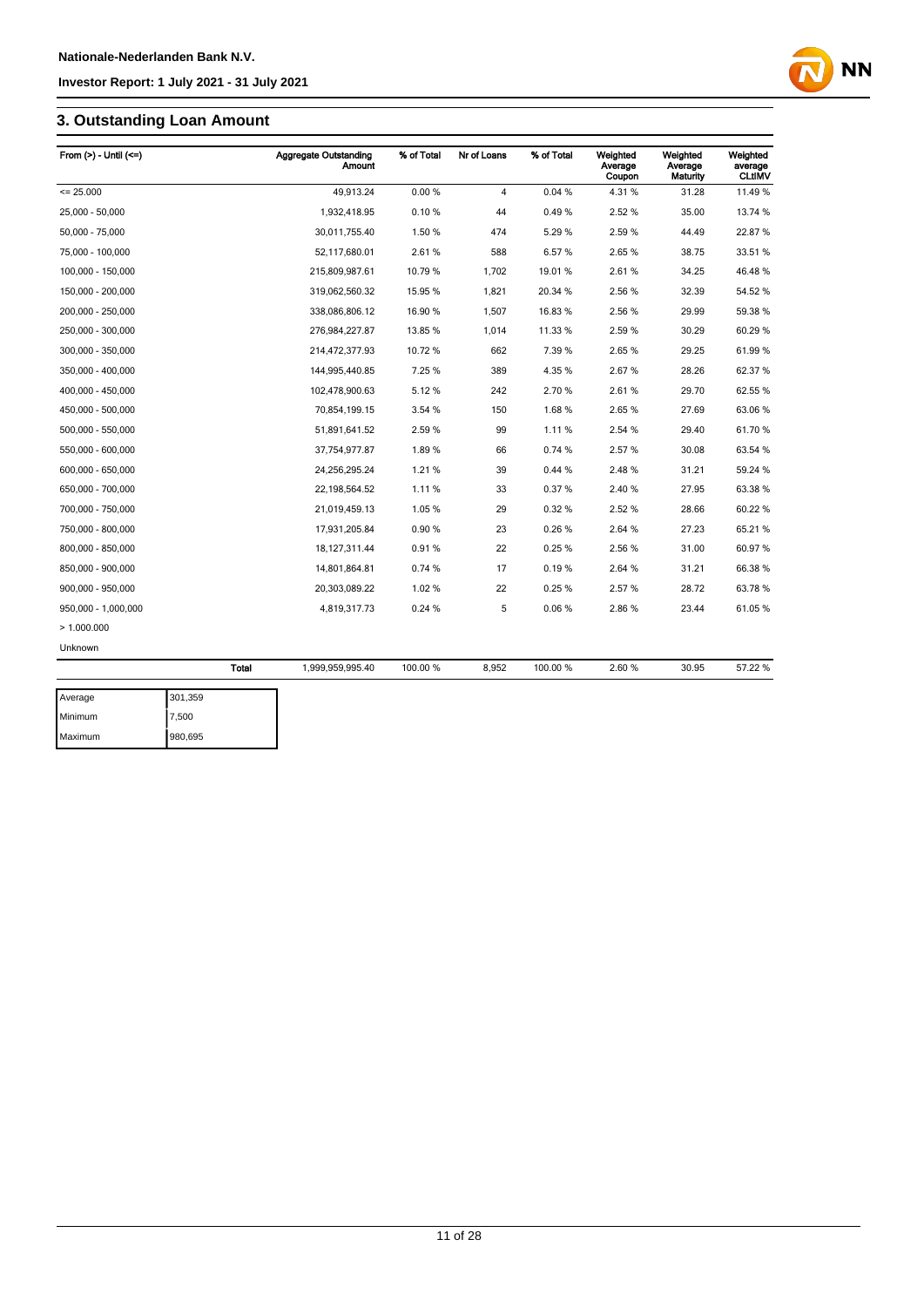### **4. Origination Year**

| From $(>=) -$ Until $($ | <b>Aggregate Outstanding</b><br><b>Amount</b> | % of Total | Nr of<br>Loanparts | % of Total | Weighted<br>Average<br>Coupon | Weighted<br>Average<br>Maturity | Weighted<br>average<br><b>CLtIMV</b> |
|-------------------------|-----------------------------------------------|------------|--------------------|------------|-------------------------------|---------------------------------|--------------------------------------|
| < 1995                  | 3,447,927.74                                  | 0.17%      | 70                 | 0.34 %     | 2.71%                         | 52.86                           | 23.03%                               |
| 1995 - 1996             | 1,434,787.58                                  | 0.07%      | 34                 | 0.16%      | 2.47%                         | 57.86                           | 24.58 %                              |
| 1996 - 1997             | 3,916,758.72                                  | 0.20%      | 89                 | 0.43%      | 2.55 %                        | 41.65                           | 25.83%                               |
| 1997 - 1998             | 5,898,495.68                                  | 0.29%      | 125                | 0.61%      | 2.79%                         | 41.52                           | 31.13 %                              |
| 1998 - 1999             | 10,787,743.92                                 | 0.54 %     | 175                | 0.85%      | 2.68%                         | 34.86                           | 36.72 %                              |
| 1999 - 2000             | 17,950,766.79                                 | 0.90%      | 304                | 1.47%      | 2.46 %                        | 44.27                           | 36.17 %                              |
| 2000 - 2001             | 8,598,261.15                                  | 0.43%      | 136                | 0.66%      | 2.31%                         | 44.13                           | 36.53 %                              |
| 2001 - 2002             | 11,415,765.68                                 | 0.57%      | 157                | 0.76%      | 2.60%                         | 50.16                           | 37.10%                               |
| 2002 - 2003             | 11,283,090.33                                 | 0.56%      | 148                | 0.72%      | 2.75 %                        | 52.11                           | 42.23 %                              |
| 2003 - 2004             | 17,290,286.49                                 | 0.86%      | 200                | 0.97%      | 2.62%                         | 50.83                           | 44.51%                               |
| 2004 - 2005             | 27,672,446.94                                 | 1.38%      | 336                | 1.63%      | 2.65%                         | 50.75                           | 45.79 %                              |
| 2005 - 2006             | 44,586,663.64                                 | 2.23%      | 478                | 2.32 %     | 2.51%                         | 43.50                           | 48.64 %                              |
| 2006 - 2007             | 44,050,166.98                                 | 2.20%      | 452                | 2.19%      | 2.75 %                        | 36.76                           | 54.33 %                              |
| 2007 - 2008             | 21,111,385.39                                 | 1.06%      | 280                | 1.36%      | 2.93%                         | 51.42                           | 51.55 %                              |
| 2008 - 2009             | 55,309,315.05                                 | 2.77 %     | 487                | 2.36 %     | 2.56 %                        | 48.57                           | 55.38 %                              |
| 2009 - 2010             | 93,077,691.16                                 | 4.65%      | 722                | 3.50 %     | 2.68%                         | 32.57                           | 57.99 %                              |
| 2010 - 2011             | 70,050,185.75                                 | 3.50 %     | 613                | 2.97%      | 2.07%                         | 43.51                           | 52.31 %                              |
| 2011 - 2012             | 112,768,411.99                                | 5.64 %     | 1,128              | 5.47%      | 2.53 %                        | 49.94                           | 50.47%                               |
| 2012 - 2013             | 110,964,240.00                                | 5.55 %     | 1,256              | 6.09%      | 3.23 %                        | 39.39                           | 48.88%                               |
| 2013 - 2014             | 125,544,882.43                                | 6.28%      | 1,492              | 7.24 %     | 3.36 %                        | 20.04                           | 46.98%                               |
| 2014 - 2015             | 64, 137, 036. 36                              | 3.21%      | 641                | 3.11%      | 3.23%                         | 21.48                           | 48.44 %                              |
| 2015 - 2016             | 45,596,676.64                                 | 2.28 %     | 505                | 2.45%      | 2.92%                         | 21.74                           | 50.63%                               |
| 2016 - 2017             | 183,515,067.91                                | 9.18%      | 1,765              | 8.56%      | 2.72%                         | 23.75                           | 55.16 %                              |
| 2017 - 2018             | 142,092,417.65                                | 7.10 %     | 1,352              | 6.56%      | 2.64 %                        | 23.56                           | 57.85 %                              |
| 2018 - 2019             | 265,437,299.24                                | 13.27 %    | 2,306              | 11.19%     | 2.53%                         | 25.77                           | 65.26 %                              |
| 2019 - 2020             | 436,649,503.29                                | 21.83%     | 4,325              | 20.98%     | 2.23%                         | 26.71                           | 67.67%                               |
| $2020 =$                | 65,372,720.90                                 | 3.27 %     | 1,036              | 5.03%      | 1.91%                         | 26.53                           | 66.11%                               |
| Unknown                 |                                               |            |                    |            |                               |                                 |                                      |
|                         | <b>Total</b><br>1,999,959,995.40              | 100.00 %   | 20,612             | 100.00%    | 2.60%                         | 30.95                           | 57.22 %                              |

| <b>Weighted Average</b> | 2014 |
|-------------------------|------|
| <b>Minimum</b>          | 1992 |
| Maximum                 | 2021 |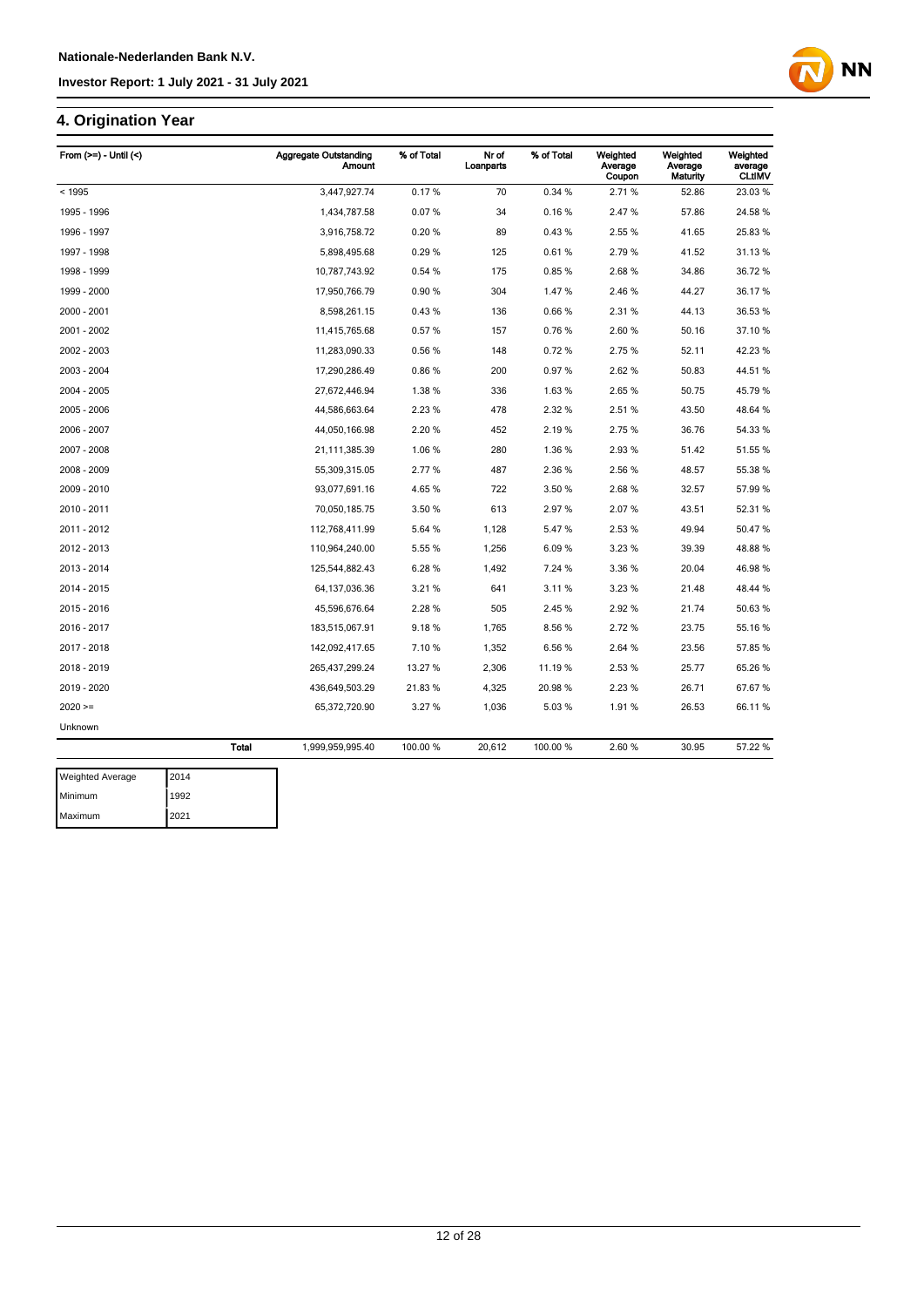

#### **5. Seasoning**

| From $(>=)$ - Until $($ |              | <b>Aggregate Outstanding</b><br><b>Amount</b> | % of Total | Nr of<br>Loanparts | % of Total | Weighted<br>Average<br>Coupon | Weighted<br>Average<br><b>Maturity</b> | Weighted<br>average<br><b>CLtIMV</b> |
|-------------------------|--------------|-----------------------------------------------|------------|--------------------|------------|-------------------------------|----------------------------------------|--------------------------------------|
| 1 Year                  |              | 25, 161, 361. 15                              | 1.26%      | 463                | 2.25 %     | 1.90%                         | 27.11                                  | 66.98%                               |
| 1 Year - 2 Years        |              | 264,927,825.18                                | 13.25 %    | 2,791              | 13.54 %    | 1.98%                         | 26.90                                  | 68.27 %                              |
| 2 Years - 3 Years       |              | 300,860,003.48                                | 15.04 %    | 2,890              | 14.02%     | 2.49%                         | 26.26                                  | 66.23 %                              |
| 3 Years - 4 Years       |              | 208,730,292.38                                | 10.44 %    | 1,810              | 8.78%      | 2.56 %                        | 25.42                                  | 64.26 %                              |
| 4 Years - 5 Years       |              | 215,938,478.56                                | 10.80 %    | 2,013              | 9.77%      | 2.63%                         | 23.71                                  | 56.78 %                              |
| 5 Years - 6 Years       |              | 97,723,818.00                                 | 4.89%      | 1,034              | 5.02%      | 2.88%                         | 22.93                                  | 52.82 %                              |
| 6 Years - 7 Years       |              | 43,209,512.91                                 | 2.16 %     | 467                | 2.27 %     | 3.02%                         | 21.91                                  | 51.31 %                              |
| 7 Years - 8 Years       |              | 92,549,999.02                                 | 4.63%      | 958                | 4.65%      | 3.24 %                        | 21.17                                  | 47.32 %                              |
| 8 Years - 9 Years       |              | 124,470,346.62                                | 6.22%      | 1,515              | 7.35 %     | 3.51%                         | 21.00                                  | 47.74 %                              |
| 9 Years - 10 Years      |              | 103,282,965.21                                | 5.16%      | 1,152              | 5.59%      | 2.82%                         | 48.84                                  | 49.52%                               |
| 10 Years - 11 Years     |              | 106,747,643.13                                | 5.34 %     | 983                | 4.77%      | 2.37 %                        | 50.43                                  | 50.51 %                              |
| 11 Years - 12 Years     |              | 56, 161, 210.94                               | 2.81%      | 493                | 2.39 %     | 2.10%                         | 39.07                                  | 53.64 %                              |
| 12 Years - 13 Years     |              | 102,824,979.44                                | 5.14 %     | 804                | 3.90 %     | 2.72%                         | 36.89                                  | 57.75 %                              |
| 13 Years - 14 Years     |              | 33,282,871.25                                 | 1.66%      | 336                | 1.63%      | 2.57%                         | 47.40                                  | 55.72 %                              |
| 14 Years - 15 Years     |              | 26,747,212.91                                 | 1.34 %     | 327                | 1.59%      | 2.93%                         | 45.56                                  | 52.44 %                              |
| 15 Years - 16 Years     |              | 50, 193, 130.86                               | 2.51%      | 480                | 2.33 %     | 2.64 %                        | 37.03                                  | 53.30 %                              |
| 16 Years - 17 Years     |              | 37,504,544.10                                 | 1.88%      | 452                | 2.19 %     | 2.58%                         | 46.55                                  | 46.46 %                              |
| 17 Years - 18 Years     |              | 26,686,011.46                                 | 1.33 %     | 301                | 1.46%      | 2.54 %                        | 53.57                                  | 44.97%                               |
| 18 Years - 19 Years     |              | 12,837,495.90                                 | 0.64 %     | 162                | 0.79%      | 2.74 %                        | 47.46                                  | 44.96%                               |
| 19 Years - 20 Years     |              | 10,470,525.23                                 | 0.52%      | 142                | 0.69%      | 2.87%                         | 50.29                                  | 39.66 %                              |
| 20 Years - 21 Years     |              | 10,676,736.79                                 | 0.53%      | 160                | 0.78%      | 2.40%                         | 50.08                                  | 35.66 %                              |
| 21 Years - 22 Years     |              | 11,845,686.85                                 | 0.59%      | 192                | 0.93%      | 2.44 %                        | 46.77                                  | 37.40 %                              |
| 22 Years - 23 Years     |              | 17, 103, 737.02                               | 0.86%      | 277                | 1.34 %     | 2.49%                         | 39.18                                  | 36.30 %                              |
| 23 Years - 24 Years     |              | 7,090,065.27                                  | 0.35%      | 132                | 0.64%      | 2.76%                         | 38.93                                  | 34.82 %                              |
| 24 Years - 25 Years     |              | 5,890,416.02                                  | 0.29%      | 114                | 0.55%      | 2.73%                         | 37.55                                  | 30.47 %                              |
| 25 Years - 26 Years     |              | 2,759,808.77                                  | 0.14%      | 73                 | 0.35%      | 2.51%                         | 51.75                                  | 24.49 %                              |
| 26 Years - 27 Years     |              | 1,777,595.48                                  | 0.09%      | 34                 | 0.16%      | 2.21 %                        | 63.29                                  | 19.38 %                              |
| 27 Years - 28 Years     |              | 1,455,514.34                                  | 0.07%      | 35                 | 0.17%      | 3.01%                         | 52.62                                  | 23.56 %                              |
| 28 Years - 29 Years     |              | 646,620.20                                    | 0.03%      | 14                 | 0.07%      | 2.93%                         | 42.44                                  | 27.21 %                              |
| 29 Years - 30 Years     |              | 403,586.93                                    | 0.02%      | 8                  | 0.04%      | 2.58%                         | 36.69                                  | 29.46 %                              |
| $30$ Years $>=$         |              |                                               |            |                    |            |                               |                                        |                                      |
| Unknown                 |              |                                               |            |                    |            |                               |                                        |                                      |
|                         | <b>Total</b> | 1,999,959,995.40                              | 100.00 %   | 20,612             | 100.00%    | 2.60%                         | 30.95                                  | 57.22 %                              |
| <b>Weighted Average</b> | 7 Years      |                                               |            |                    |            |                               |                                        |                                      |
| Minimum                 | 0 Years      |                                               |            |                    |            |                               |                                        |                                      |

Maximum 30 Years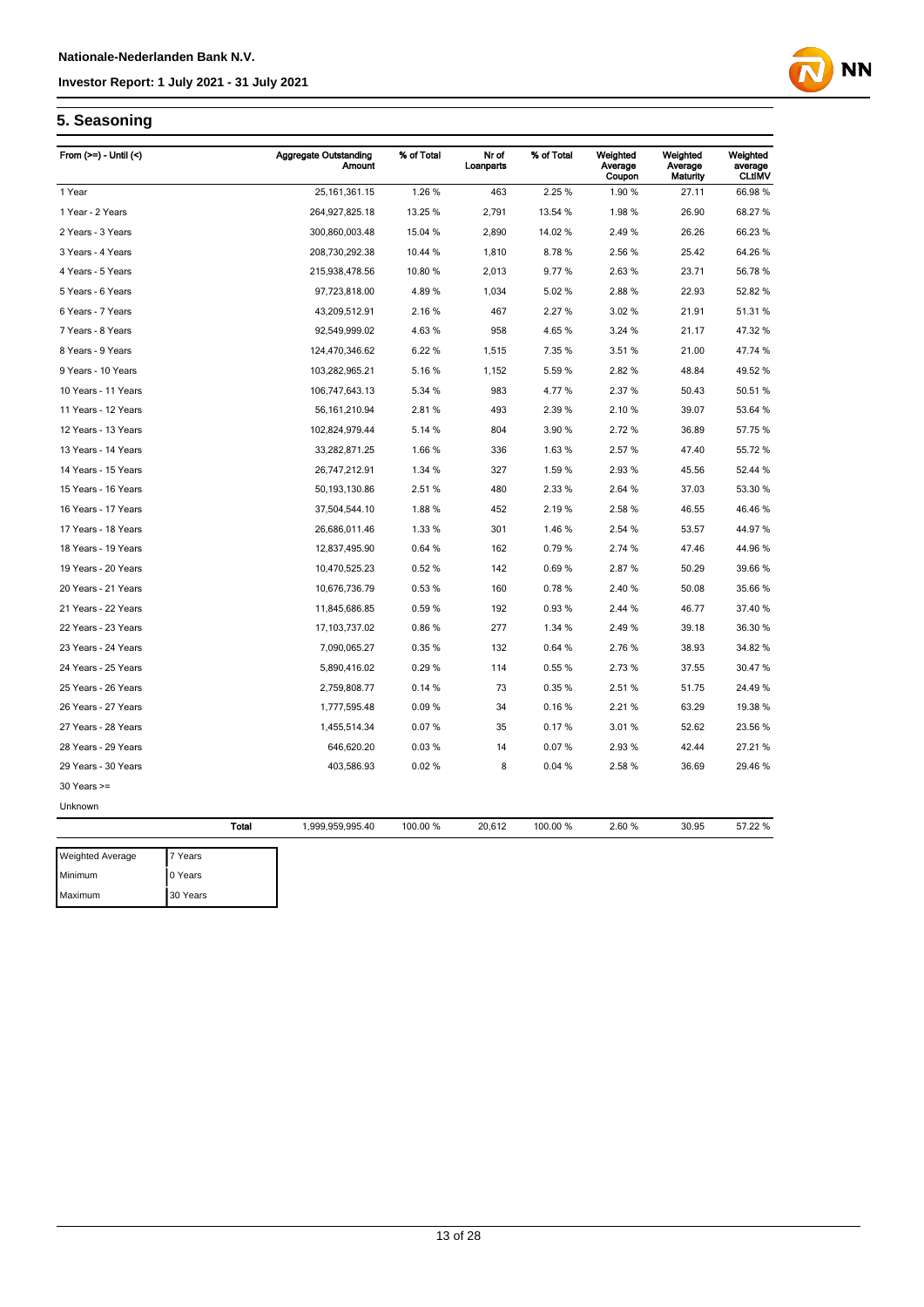## **6. Legal Maturity**

| From $(>=)$ - Until $($ |              | <b>Aggregate Outstanding</b><br><b>Amount</b> | % of Total | Nr of<br>Loanparts | % of Total | Weighted<br>Average<br>Coupon | Weighted<br>Average<br>Maturity | Weighted<br>average<br><b>CLtIMV</b> |
|-------------------------|--------------|-----------------------------------------------|------------|--------------------|------------|-------------------------------|---------------------------------|--------------------------------------|
| 2015 - 2020             |              |                                               |            |                    |            |                               |                                 |                                      |
| 2020 - 2025             |              | 8,504,615.50                                  | 0.43%      | 211                | 1.02%      | 2.63%                         | 2.06                            | 37.80 %                              |
| 2025 - 2030             |              | 39,402,297.20                                 | 1.97%      | 755                | 3.66%      | 2.74 %                        | 6.52                            | 41.39 %                              |
| 2030 - 2035             |              | 122,744,032.34                                | 6.14%      | 1,636              | 7.94 %     | 2.98%                         | 11.16                           | 47.50 %                              |
| 2035 - 2040             |              | 230,093,374.83                                | 11.50 %    | 2,087              | 10.13%     | 2.81%                         | 16.12                           | 56.92%                               |
| 2040 - 2045             |              | 323, 140, 147.39                              | 16.16 %    | 3,240              | 15.72%     | 2.96%                         | 21.31                           | 53.24 %                              |
| 2045 - 2050             |              | 930,374,230.92                                | 46.52%     | 8,360              | 40.56%     | 2.43%                         | 26.69                           | 63.92 %                              |
| 2050 - 2055             |              | 45,379,463.94                                 | 2.27%      | 730                | 3.54 %     | 1.70%                         | 28.92                           | 66.26 %                              |
| 2055 - 2060             |              |                                               |            |                    |            |                               |                                 |                                      |
| 2060 - 2065             |              |                                               |            |                    |            |                               |                                 |                                      |
| 2065 - 2070             |              |                                               |            |                    |            |                               |                                 |                                      |
| 2070 - 2075             |              |                                               |            |                    |            |                               |                                 |                                      |
| 2075 - 2080             |              |                                               |            |                    |            |                               |                                 |                                      |
| 2080 - 2085             |              |                                               |            |                    |            |                               |                                 |                                      |
| 2085 - 2090             |              |                                               |            |                    |            |                               |                                 |                                      |
| 2090 - 2095             |              |                                               |            |                    |            |                               |                                 |                                      |
| 2095 - 2100             |              | 300,321,833.28                                | 15.02 %    | 3,593              | 17.43 %    | 2.50%                         | 78.33                           | 46.18%                               |
| $2100 =$                |              |                                               |            |                    |            |                               |                                 |                                      |
| Unknown                 |              |                                               |            |                    |            |                               |                                 |                                      |
|                         | <b>Total</b> | 1,999,959,995.40                              | 100.00 %   | 20,612             | 100.00%    | 2.60%                         | 30.95                           | 57.22 %                              |

| <b>Weighted Average</b> | 2052 |
|-------------------------|------|
| Minimum                 | 2021 |
| Maximum                 | 2099 |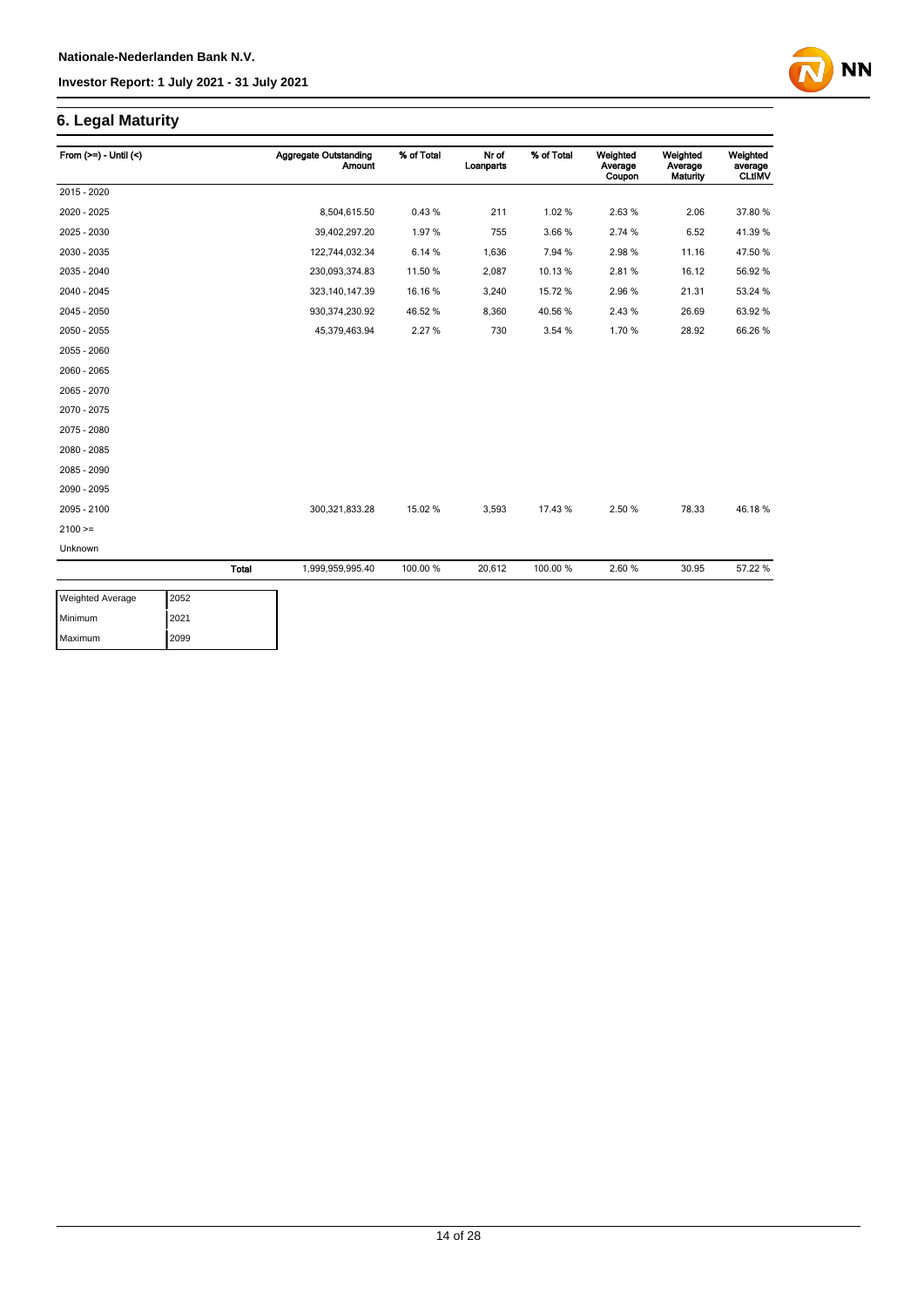# **7. Remaining Tenor**

| From $(>=) -$ Until $($ |          |              | <b>Aggregate Outstanding</b><br>Amount | % of Total | Nr of<br>Loanparts | % of Total | Weighted<br>Average<br>Coupon | Weighted<br>Average<br>Maturity | Weighted<br>average<br><b>CLtIMV</b> |
|-------------------------|----------|--------------|----------------------------------------|------------|--------------------|------------|-------------------------------|---------------------------------|--------------------------------------|
| < 0 Year                |          |              |                                        |            |                    |            |                               |                                 |                                      |
| 0 Year - 1 Year         |          |              | 1,860,850.95                           | 0.09%      | 42                 | 0.20%      | 2.35 %                        | 0.55                            | 40.48%                               |
| 1 Year - 2 Years        |          |              | 1,483,671.87                           | 0.07%      | 47                 | 0.23%      | 2.72 %                        | 1.50                            | 33.68 %                              |
| 2 Years - 3 Years       |          |              | 3,560,421.25                           | 0.18%      | 81                 | 0.39%      | 2.73 %                        | 2.56                            | 38.46 %                              |
| 3 Years - 4 Years       |          |              | 3,527,911.46                           | 0.18%      | 82                 | 0.40%      | 2.73%                         | 3.51                            | 40.88%                               |
| 4 Years - 5 Years       |          |              | 4,169,671.49                           | 0.21%      | 117                | 0.57%      | 2.67%                         | 4.53                            | 41.35 %                              |
| 5 Years - 6 Years       |          |              | 6,937,957.16                           | 0.35%      | 131                | 0.64%      | 2.77 %                        | 5.51                            | 38.04 %                              |
| 6 Years - 7 Years       |          |              | 8,837,678.62                           | 0.44 %     | 168                | 0.82%      | 2.82%                         | 6.50                            | 41.75 %                              |
| 7 Years - 8 Years       |          |              | 12,469,150.80                          | 0.62%      | 206                | 1.00 %     | 2.72 %                        | 7.50                            | 42.55 %                              |
| 8 Years - 9 Years       |          |              | 10,740,847.83                          | 0.54%      | 177                | 0.86%      | 2.58 %                        | 8.44                            | 42.34 %                              |
| 9 Years - 10 Years      |          |              | 24,574,349.04                          | 1.23 %     | 352                | 1.71%      | 2.79%                         | 9.50                            | 45.02%                               |
| 10 Years - 11 Years     |          |              | 24,713,080.57                          | 1.24 %     | 343                | 1.66 %     | 2.97%                         | 10.44                           | 47.39 %                              |
| 11 Years - 12 Years     |          |              | 25,585,244.08                          | 1.28%      | 344                | 1.67%      | 3.44 %                        | 11.49                           | 46.67%                               |
| 12 Years - 13 Years     |          |              | 29,466,002.93                          | 1.47%      | 352                | 1.71 %     | 2.95 %                        | 12.48                           | 49.85 %                              |
| 13 Years - 14 Years     |          |              | 32,827,415.38                          | 1.64 %     | 389                | 1.89%      | 2.78 %                        | 13.50                           | 52.02 %                              |
| 14 Years - 15 Years     |          |              | 55,769,951.66                          | 2.79%      | 496                | 2.41%      | 2.76%                         | 14.44                           | 54.09 %                              |
| 15 Years - 16 Years     |          |              | 28,915,105.56                          | 1.45 %     | 321                | 1.56 %     | 3.09%                         | 15.41                           | 54.59 %                              |
| 16 Years - 17 Years     |          |              | 29,552,923.70                          | 1.48%      | 281                | 1.36 %     | 2.89%                         | 16.55                           | 56.29 %                              |
| 17 Years - 18 Years     |          |              | 73,219,965.26                          | 3.66 %     | 579                | 2.81%      | 2.81%                         | 17.53                           | 60.60 %                              |
| 18 Years - 19 Years     |          |              | 46, 199, 538.56                        | 2.31 %     | 390                | 1.89%      | 2.39 %                        | 18.42                           | 59.02 %                              |
| 19 Years - 20 Years     |          |              | 42,827,019.77                          | 2.14 %     | 370                | 1.80%      | 2.41%                         | 19.44                           | 58.35 %                              |
| 20 Years - 21 Years     |          |              | 37,232,736.01                          | 1.86%      | 372                | 1.80%      | 2.87%                         | 20.45                           | 56.74 %                              |
| 21 Years - 22 Years     |          |              | 92,650,774.88                          | 4.63%      | 1,042              | 5.06%      | 3.30 %                        | 21.52                           | 51.40 %                              |
| 22 Years - 23 Years     |          |              | 100,324,059.73                         | 5.02%      | 992                | 4.81%      | 3.08%                         | 22.39                           | 50.22 %                              |
| 23 Years - 24 Years     |          |              | 51,567,612.25                          | 2.58 %     | 509                | 2.47 %     | 2.78%                         | 23.40                           | 54.62 %                              |
| 24 Years - 25 Years     |          |              | 84,960,410.07                          | 4.25 %     | 807                | 3.92%      | 2.70%                         | 24.57                           | 55.50 %                              |
| 25 Years - 26 Years     |          |              | 193,819,175.31                         | 9.69%      | 1,696              | 8.23 %     | 2.60%                         | 25.37                           | 58.15 %                              |
| 26 Years - 27 Years     |          |              | 165,940,857.57                         | 8.30 %     | 1,376              | 6.68%      | 2.52%                         | 26.61                           | 64.88%                               |
| 27 Years - 28 Years     |          |              | 241,262,681.10                         | 12.06 %    | 2,132              | 10.34 %    | 2.52 %                        | 27.49                           | 67.08%                               |
| 28 Years - 29 Years     |          |              | 246,685,497.70                         | 12.33 %    | 2,482              | 12.04 %    | 1.97%                         | 28.23                           | 68.66 %                              |
| 29 Years - 30 Years     |          |              | 17,955,599.56                          | 0.90%      | 343                | 1.66%      | 1.65%                         | 29.51                           | 66.34 %                              |
| $30$ Years $>=$         |          |              | 300,321,833.28                         | 15.02 %    | 3,593              | 17.43%     | 2.50 %                        | 78.33                           | 46.18%                               |
| Unknown                 |          |              |                                        |            |                    |            |                               |                                 |                                      |
|                         |          | <b>Total</b> | 1,999,959,995.40                       | 100.00 %   | 20,612             | 100.00 %   | 2.60 %                        | 30.95                           | 57.22 %                              |
| Weighted Average        | 31 Years |              |                                        |            |                    |            |                               |                                 |                                      |
| Minimum                 | 0 Years  |              |                                        |            |                    |            |                               |                                 |                                      |
| Maximum                 | 78 Years |              |                                        |            |                    |            |                               |                                 |                                      |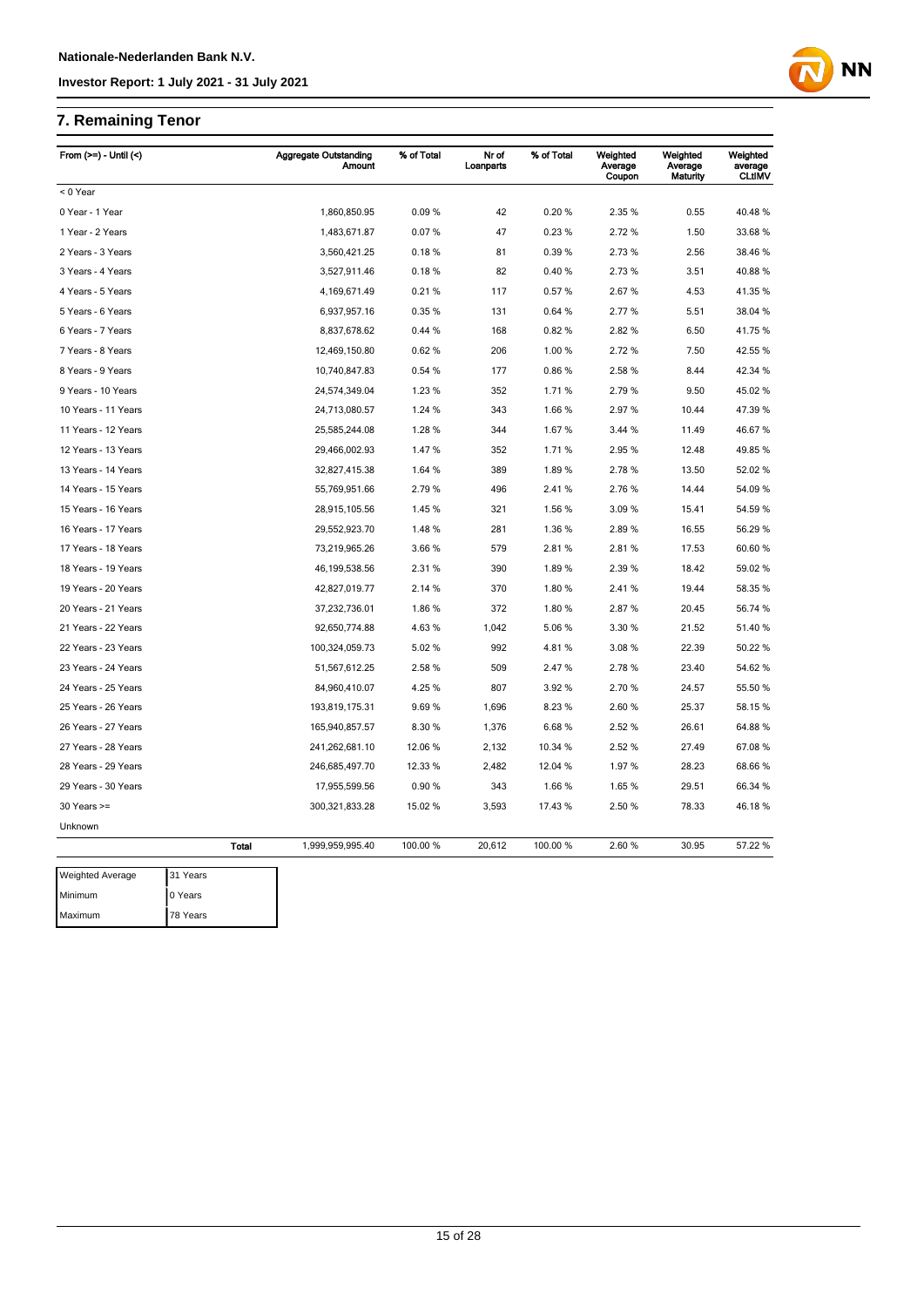

| From $(>) -$ Until $(<=)$ |       | <b>Aggregate Outstanding</b><br><b>Amount</b> | % of Total | Nr of Loans | % of Total | Weighted<br>Average<br>Coupon | Weighted<br>Average<br>Maturity | Weighted<br>average<br><b>CLtIMV</b> |
|---------------------------|-------|-----------------------------------------------|------------|-------------|------------|-------------------------------|---------------------------------|--------------------------------------|
| <b>NHG</b>                |       | 536,093,055.84                                | 26.81%     | 3,272       | 36.55 %    | 2.49%                         | 27.49                           | 58.77%                               |
| $= 10%$                   |       | 746,463.26                                    | 0.04%      | 14          | 0.16%      | 2.08%                         | 47.75                           | 4.95%                                |
| 10 % - 20 %               |       | 6,307,358.81                                  | 0.32%      | 88          | 0.98%      | 2.52%                         | 49.34                           | 10.73%                               |
| 20 % - 30 %               |       | 17,059,549.67                                 | 0.85%      | 185         | 2.07%      | 2.46 %                        | 45.36                           | 17.75 %                              |
| 30 % - 40 %               |       | 36,861,012.90                                 | 1.84 %     | 307         | 3.43%      | 2.62%                         | 43.10                           | 24.39 %                              |
| 40 % - 50 %               |       | 76,258,136.52                                 | 3.81%      | 458         | 5.12%      | 2.61%                         | 40.59                           | 32.63%                               |
| 50 % - 60 %               |       | 110,259,065.75                                | 5.51%      | 546         | 6.10%      | 2.64 %                        | 38.13                           | 40.07%                               |
| 60 % - 70 %               |       | 200, 165, 712. 21                             | 10.01%     | 807         | 9.01%      | 2.63%                         | 33.48                           | 48.32 %                              |
| 70 % - 80 %               |       | 287,566,354.76                                | 14.38 %    | 1,030       | 11.51%     | 2.64 %                        | 32.52                           | 55.51 %                              |
| 80 % - 90 %               |       | 389,443,181.17                                | 19.47%     | 1,233       | 13.77%     | 2.65%                         | 29.04                           | 63.73%                               |
| 90 % - 100 %              |       | 339,200,104.51                                | 16.96%     | 1,012       | 11.30 %    | 2.63%                         | 28.88                           | 71.61%                               |
| 100 % - 110 %             |       |                                               |            |             |            |                               |                                 |                                      |
| 110 % - 120 %             |       |                                               |            |             |            |                               |                                 |                                      |
| 120 % - 130 %             |       |                                               |            |             |            |                               |                                 |                                      |
| 130 % - 140 %             |       |                                               |            |             |            |                               |                                 |                                      |
| 140 % - 150 %             |       |                                               |            |             |            |                               |                                 |                                      |
| $150 \%$ >                |       |                                               |            |             |            |                               |                                 |                                      |
| Unknown                   |       |                                               |            |             |            |                               |                                 |                                      |
|                           | Total | 1,999,959,995.40                              | 100.00 %   | 8,952       | 100.00%    | 2.60%                         | 30.95                           | 57.22 %                              |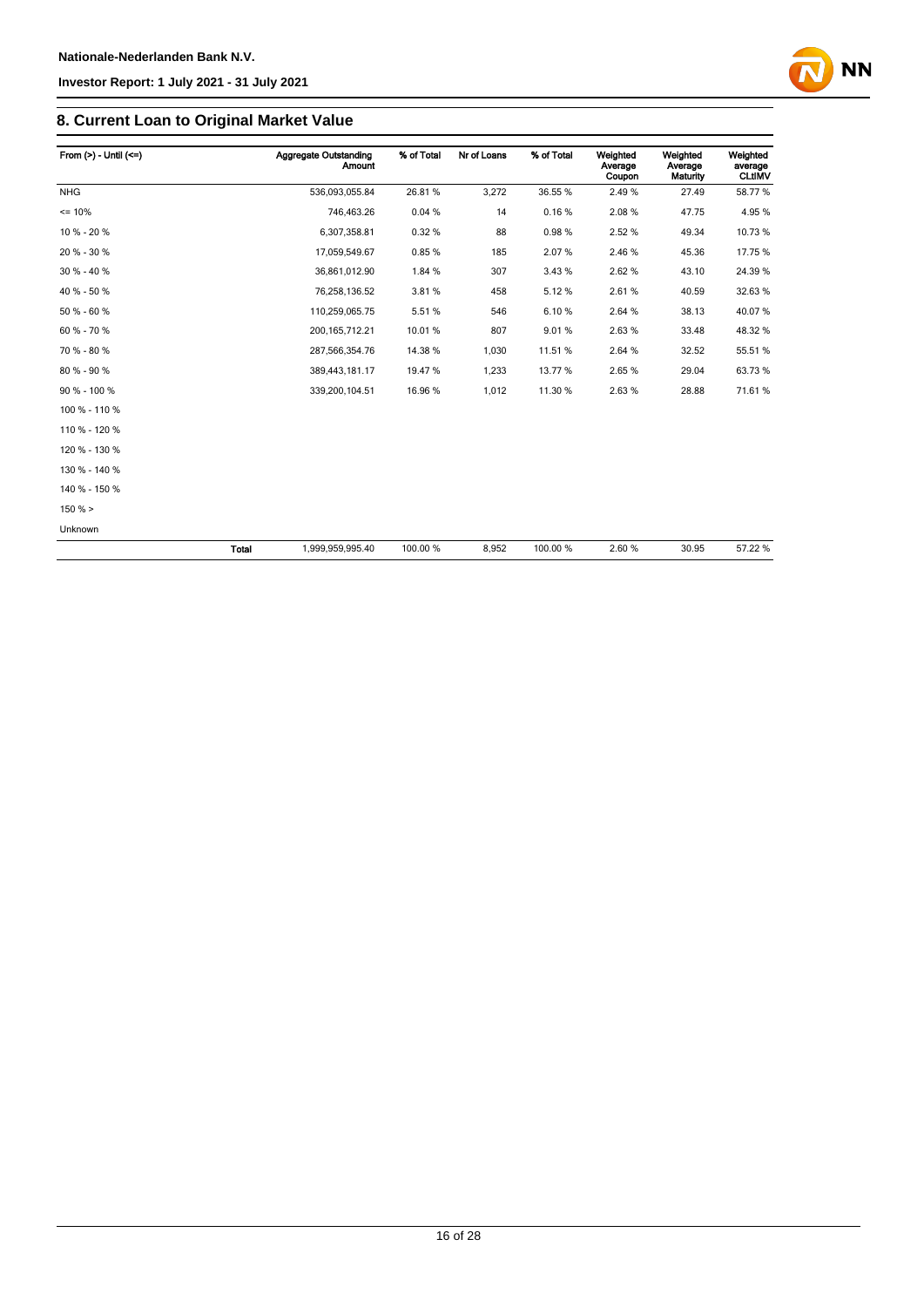

| From $(>)$ - Until $(<=)$ |       | Aggregate Outstanding<br>Amount | % of Total | Nr of Loans | % of Total | Weighted<br>Average<br>Coupon | Weighted<br>Average<br><b>Maturity</b> | Weighted<br>average<br><b>CLtIMV</b> |
|---------------------------|-------|---------------------------------|------------|-------------|------------|-------------------------------|----------------------------------------|--------------------------------------|
| <b>NHG</b>                |       | 536,093,055.84                  | 26.81%     | 3,272       | 36.55 %    | 2.49%                         | 27.49                                  | 58.77 %                              |
| $= 10 \%$                 |       | 4,823,687.69                    | 0.24%      | 72          | 0.80%      | 2.37%                         | 57.04                                  | 7.85%                                |
| 10 % - 20 %               |       | 26,774,739.97                   | 1.34 %     | 306         | 3.42%      | 2.50 %                        | 51.89                                  | 15.69%                               |
| 20 % - 30 %               |       | 63,636,815.76                   | 3.18%      | 488         | 5.45%      | 2.70%                         | 42.71                                  | 25.53 %                              |
| $30 \% - 40 \%$           |       | 127,615,209.95                  | 6.38%      | 662         | 7.39%      | 2.66%                         | 39.21                                  | 35.43 %                              |
| 40 % - 50 %               |       | 218,798,126.29                  | 10.94 %    | 916         | 10.23%     | 2.73%                         | 34.25                                  | 45.22 %                              |
| 50 % - 60 %               |       | 353,558,872.34                  | 17.68 %    | 1,218       | 13.61%     | 2.67%                         | 32.19                                  | 55.28 %                              |
| 60 % - 70 %               |       | 355,577,879.42                  | 17.78 %    | 1,123       | 12.54 %    | 2.63%                         | 28.76                                  | 64.90%                               |
| 70 % - 80 %               |       | 252,446,301.89                  | 12.62 %    | 731         | 8.17%      | 2.58 %                        | 27.70                                  | 74.34 %                              |
| 80 % - 90 %               |       | 57,550,689.67                   | 2.88%      | 157         | 1.75%      | 2.26 %                        | 27.71                                  | 82.60 %                              |
| 90 % - 100 %              |       | 3,084,616.58                    | 0.15%      | 7           | 0.08%      | 2.41%                         | 29.74                                  | 92.13%                               |
| 100 % - 110 %             |       |                                 |            |             |            |                               |                                        |                                      |
| 110 % - 120 %             |       |                                 |            |             |            |                               |                                        |                                      |
| 120 % - 130 %             |       |                                 |            |             |            |                               |                                        |                                      |
| 130 % - 140 %             |       |                                 |            |             |            |                               |                                        |                                      |
| 140 % - 150 %             |       |                                 |            |             |            |                               |                                        |                                      |
| $150 \%$ >                |       |                                 |            |             |            |                               |                                        |                                      |
| Unknown                   |       |                                 |            |             |            |                               |                                        |                                      |
|                           | Total | 1,999,959,995.40                | 100.00 %   | 8,952       | 100.00%    | 2.60%                         | 30.95                                  | 57.22 %                              |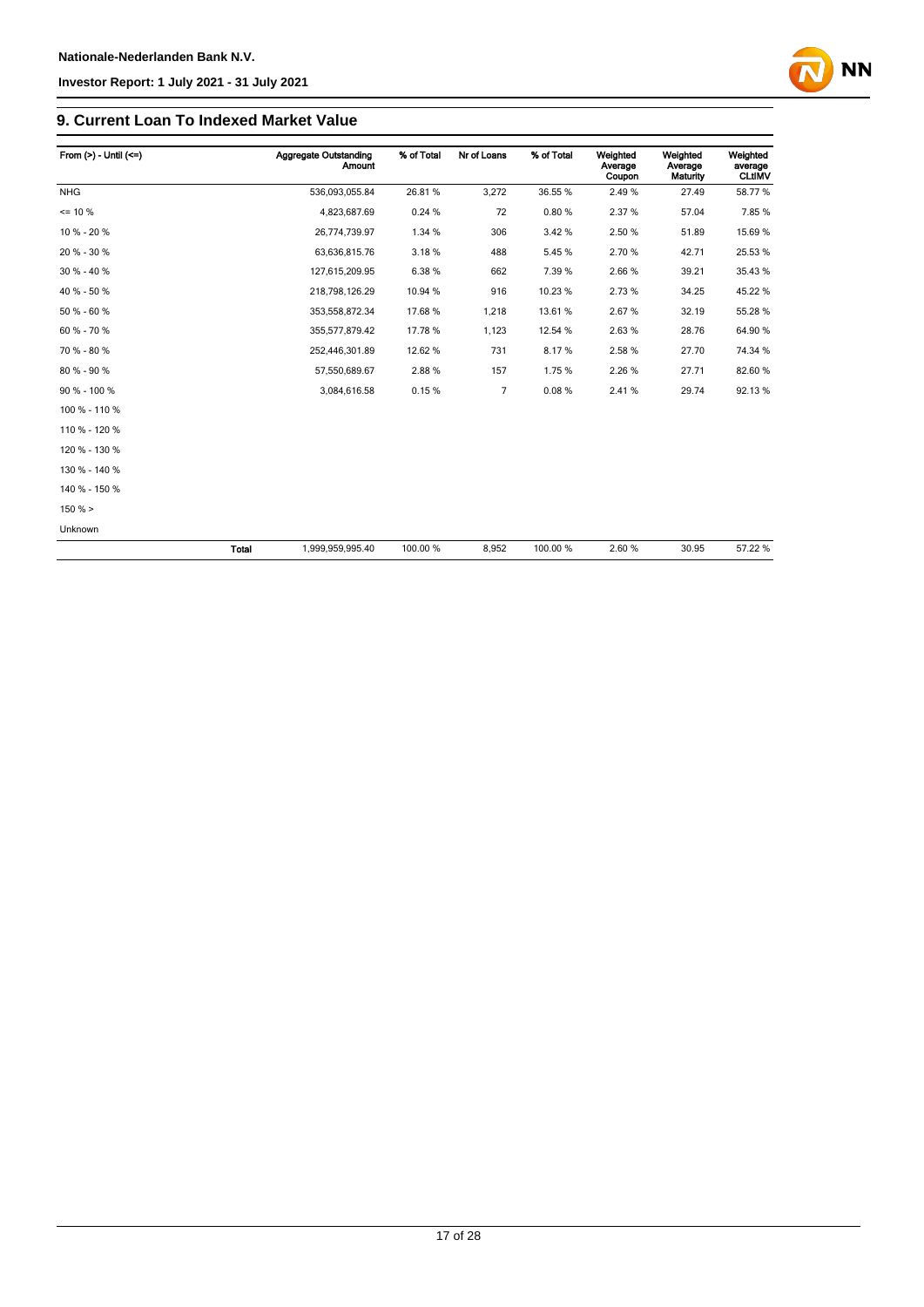

### **10. Loanpart Coupon (interest rate bucket)**

| From $(>) -$ Until $(<=)$ |       | Aggregate Outstanding<br><b>Amount</b> | % of Total | Nr of<br>Loanparts | % of Total | Weighted<br>Average<br>Coupon | Weighted<br>Average<br>Maturity | Weighted<br>average<br><b>CLtIMV</b> |
|---------------------------|-------|----------------------------------------|------------|--------------------|------------|-------------------------------|---------------------------------|--------------------------------------|
| $= 0.5 \%$                |       |                                        |            |                    |            |                               |                                 |                                      |
| $0.5 % - 1.0 %$           |       | 2.696.585.64                           | 0.13%      | 38                 | 0.18%      | 0.92%                         | 34.94                           | 47.68%                               |
| $1.0 \% - 1.5 \%$         |       | 123,319,312.81                         | 6.17%      | 1,600              | 7.76%      | 1.33 %                        | 36.08                           | 50.35 %                              |
| $1.5% - 2.0%$             |       | 345,695,036.44                         | 17.29 %    | 3,782              | 18.35%     | 1.76%                         | 31.90                           | 60.13%                               |
| $2.0 \% - 2.5 \%$         |       | 482,396,916.49                         | 24.12%     | 5,027              | 24.39 %    | 2.27%                         | 31.68                           | 59.26 %                              |
| $2.5 \% - 3.0 \%$         |       | 659,749,647.25                         | 32.99 %    | 5,961              | 28.92%     | 2.76%                         | 30.31                           | 58.64 %                              |
| $3.0 \% - 3.5 \%$         |       | 176,697,212.00                         | 8.84 %     | 1,718              | 8.33%      | 3.20%                         | 32.96                           | 55.45 %                              |
| $3.5 \% - 4.0 \%$         |       | 56,798,905.31                          | 2.84 %     | 595                | 2.89%      | 3.75%                         | 30.00                           | 51.17%                               |
| $4.0 \% - 4.5 \%$         |       | 62,401,771.46                          | 3.12%      | 750                | 3.64 %     | 4.18%                         | 24.88                           | 47.06%                               |
| $4.5 \% - 5.0 \%$         |       | 43.845.723.26                          | 2.19%      | 567                | 2.75%      | 4.78%                         | 21.95                           | 49.92 %                              |
| $5.0 \% - 5.5 \%$         |       | 33,203,754.14                          | 1.66%      | 403                | 1.96%      | 5.25%                         | 21.72                           | 48.54 %                              |
| $5.5% - 6.0%$             |       | 10,194,083.13                          | 0.51%      | 129                | 0.63%      | 5.73%                         | 19.48                           | 45.42%                               |
| $6.0 % - 6.5 %$           |       | 2,840,499.24                           | 0.14%      | 39                 | 0.19%      | 6.23%                         | 28.47                           | 45.05%                               |
| $6.5 \% - 7.0 \%$         |       | 99,220.56                              | 0.00%      | $\overline{c}$     | 0.01%      | 6.56%                         | 72.55                           | 10.59 %                              |
| $7.0 \%$ >                |       | 21,327.67                              | 0.00%      | 1                  | 0.00%      | 7.30 %                        | 78.33                           | 10.16 %                              |
| Unknown                   |       |                                        |            |                    |            |                               |                                 |                                      |
|                           | Total | 1,999,959,995.40                       | 100.00 %   | 20,612             | 100.00 %   | 2.60%                         | 30.95                           | 57.22 %                              |

| <b>Weighted Average</b> | 2.6% |
|-------------------------|------|
| Minimum                 | 0.7% |
| Maximum                 | 7.3% |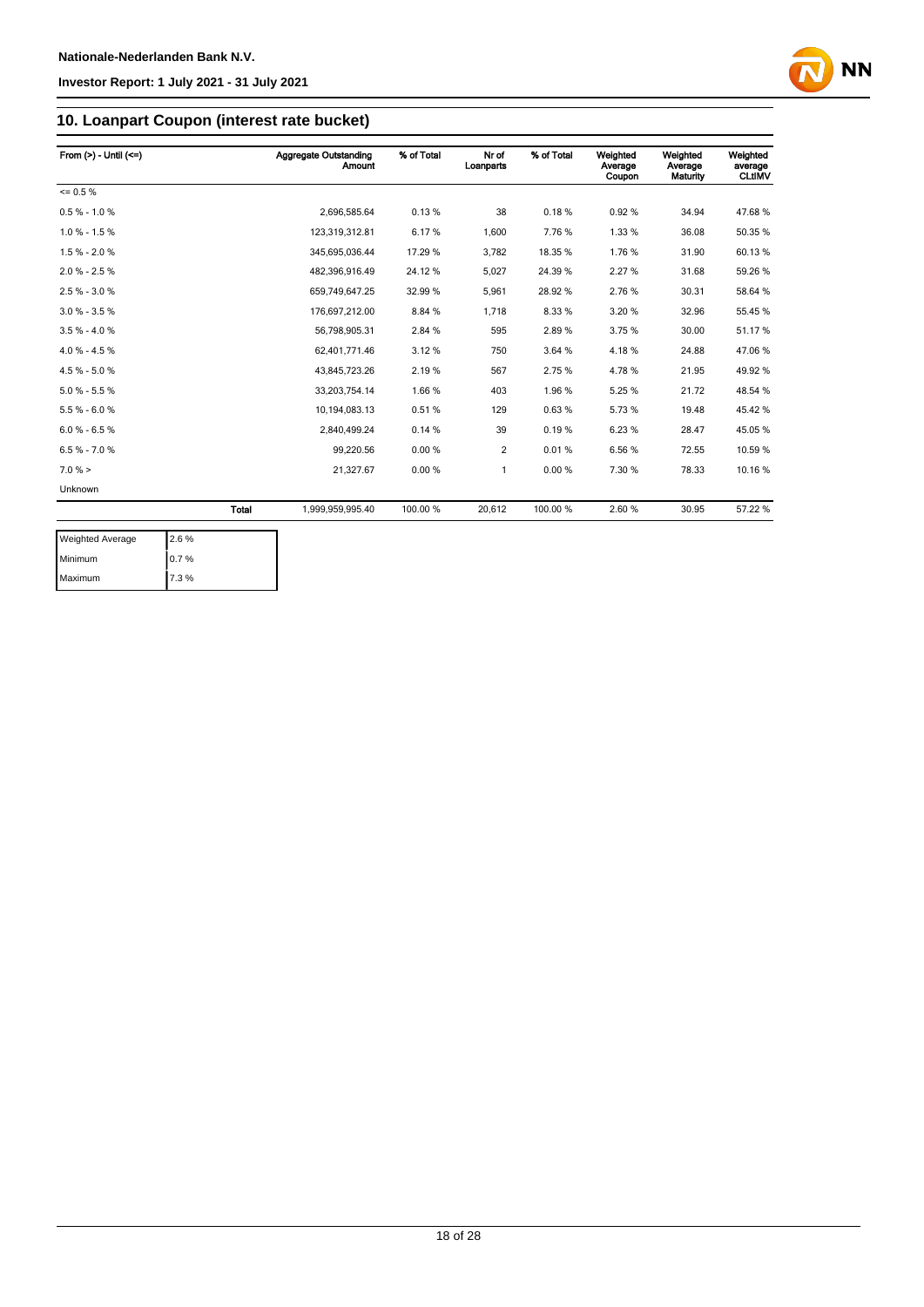### **11. Remaining Interest Rate Fixed Period**

| From $(>=) -$ Until $($     |              | <b>Aggregate Outstanding</b><br>Amount | % of Total | Nr of<br>Loanparts | % of Total | Weighted<br>Average<br>Coupon | Weighted<br>Average<br>Maturity | Weighted<br>average<br><b>CLtIMV</b> |
|-----------------------------|--------------|----------------------------------------|------------|--------------------|------------|-------------------------------|---------------------------------|--------------------------------------|
| $<$ 1 year(s)               |              | 95,469,570.54                          | 4.77%      | 1,211              | 5.88%      | 2.09%                         | 37.40                           | 49.62%                               |
| 1 year(s) - $2$ year(s)     |              | 67,663,945.36                          | 3.38%      | 878                | 4.26%      | 3.73%                         | 25.40                           | 47.97%                               |
| $2$ year(s) - $3$ year(s)   |              | 61,296,441.18                          | 3.06%      | 790                | 3.83%      | 3.70%                         | 26.63                           | 46.84 %                              |
| $3$ year(s) - 4 year(s)     |              | 40,253,109.11                          | 2.01%      | 536                | 2.60%      | 2.94 %                        | 35.40                           | 46.07%                               |
| 4 year(s) - 5 year(s)       |              | 57,342,952.01                          | 2.87%      | 772                | 3.75 %     | 2.66%                         | 37.25                           | 48.10%                               |
| $5$ year(s) - 6 year(s)     |              | 86,498,371.59                          | 4.33%      | 1,008              | 4.89%      | 2.68%                         | 37.35                           | 49.81%                               |
| $6$ year(s) - 7 year(s)     |              | 94,675,213.71                          | 4.73%      | 1,047              | 5.08%      | 2.42%                         | 31.45                           | 56.79 %                              |
| $7$ year(s) - 8 year(s)     |              | 133,944,398.77                         | 6.70%      | 1,333              | 6.47%      | 2.36%                         | 29.50                           | 59.29 %                              |
| $8$ year(s) - $9$ year(s)   |              | 161,487,165.55                         | 8.07%      | 1,518              | 7.36 %     | 1.90%                         | 32.62                           | 60.57 %                              |
| $9$ year(s) - 10 year(s)    |              | 89,984,965.35                          | 4.50 %     | 994                | 4.82%      | 2.29 %                        | 36.61                           | 50.90 %                              |
| 10 year(s) - 11 year(s)     |              | 61,290,845.26                          | 3.06%      | 683                | 3.31 %     | 2.87%                         | 33.41                           | 51.66 %                              |
| 11 year(s) - $12$ year(s)   |              | 33,484,576.40                          | 1.67%      | 406                | 1.97%      | 3.84 %                        | 24.85                           | 50.92 %                              |
| 12 year(s) - 13 year(s)     |              | 27,958,218.83                          | 1.40%      | 288                | 1.40%      | 2.85%                         | 24.51                           | 57.85 %                              |
| 13 year(s) - 14 year(s)     |              | 45,232,137.24                          | 2.26%      | 459                | 2.23%      | 2.60%                         | 27.47                           | 56.25 %                              |
| 14 year(s) - $15$ year(s)   |              | 80,020,674.53                          | 4.00%      | 760                | 3.69%      | 2.91%                         | 28.05                           | 53.81%                               |
| 15 year(s) - 16 year(s)     |              | 167,527,568.21                         | 8.38%      | 1,471              | 7.14 %     | 2.87%                         | 28.93                           | 56.71%                               |
| 16 year(s) - 17 year(s)     |              | 148,745,353.10                         | 7.44 %     | 1,253              | 6.08%      | 2.79%                         | 28.75                           | 62.99%                               |
| 17 year(s) - 18 year(s)     |              | 215,671,438.31                         | 10.78 %    | 1,906              | 9.25 %     | 2.70%                         | 28.75                           | 64.76%                               |
| 18 year(s) - 19 year(s)     |              | 221,238,469.71                         | 11.06 %    | 2,170              | 10.53%     | 2.19%                         | 30.74                           | 63.89%                               |
| 19 year(s) - $20$ year(s)   |              | 70,426,700.13                          | 3.52 %     | 722                | 3.50 %     | 2.13%                         | 34.88                           | 59.19 %                              |
| 20 year(s) - 21 year(s)     |              | 165,768.95                             | 0.01%      | 2                  | 0.01%      | 2.61%                         | 23.76                           | 39.84 %                              |
| $21$ year(s) - 22 year(s)   |              | 713,257.88                             | 0.04%      | 9                  | 0.04%      | 2.43%                         | 21.77                           | 47.07%                               |
| 22 year(s) - 23 year(s)     |              | 1,349,299.88                           | 0.07%      | 18                 | 0.09%      | 2.58%                         | 22.49                           | 56.09 %                              |
| 23 year(s) - 24 year(s)     |              | 1,090,920.14                           | 0.05%      | 8                  | 0.04 %     | 2.99%                         | 23.28                           | 42.51%                               |
| $24$ year(s) - $25$ year(s) |              | 3,005,511.85                           | 0.15%      | 30                 | 0.15%      | 2.76%                         | 24.64                           | 53.88 %                              |
| 25 year(s) - 26 year(s)     |              | 7,318,232.23                           | 0.37%      | 57                 | 0.28%      | 2.65%                         | 25.59                           | 55.04 %                              |
| 26 year(s) - 27 year(s)     |              | 5,659,212.28                           | 0.28%      | 34                 | 0.16%      | 2.76%                         | 26.74                           | 66.60%                               |
| $27$ year(s) - $28$ year(s) |              | 12,255,666.36                          | 0.61%      | 114                | 0.55%      | 2.70%                         | 27.52                           | 70.66 %                              |
| 28 year(s) - 29 year(s)     |              | 6,314,665.18                           | 0.32%      | 96                 | 0.47%      | 2.32 %                        | 27.50                           | 65.00 %                              |
| $29$ year(s) - 30 year(s)   |              | 1,875,345.76                           | 0.09%      | 39                 | 0.19%      | 1.99%                         | 37.84                           | 63.74 %                              |
| $30$ year(s) $>=$           |              |                                        |            |                    |            |                               |                                 |                                      |
|                             | <b>Total</b> | 1,999,959,995.40                       | 100.00 %   | 20,612             | 100.00 %   | 2.60%                         | 30.95                           | 57.22 %                              |
| Weighted Average            | 12 year(s)   |                                        |            |                    |            |                               |                                 |                                      |

**NN** 

Minimum year(s) Maximum 30 year(s)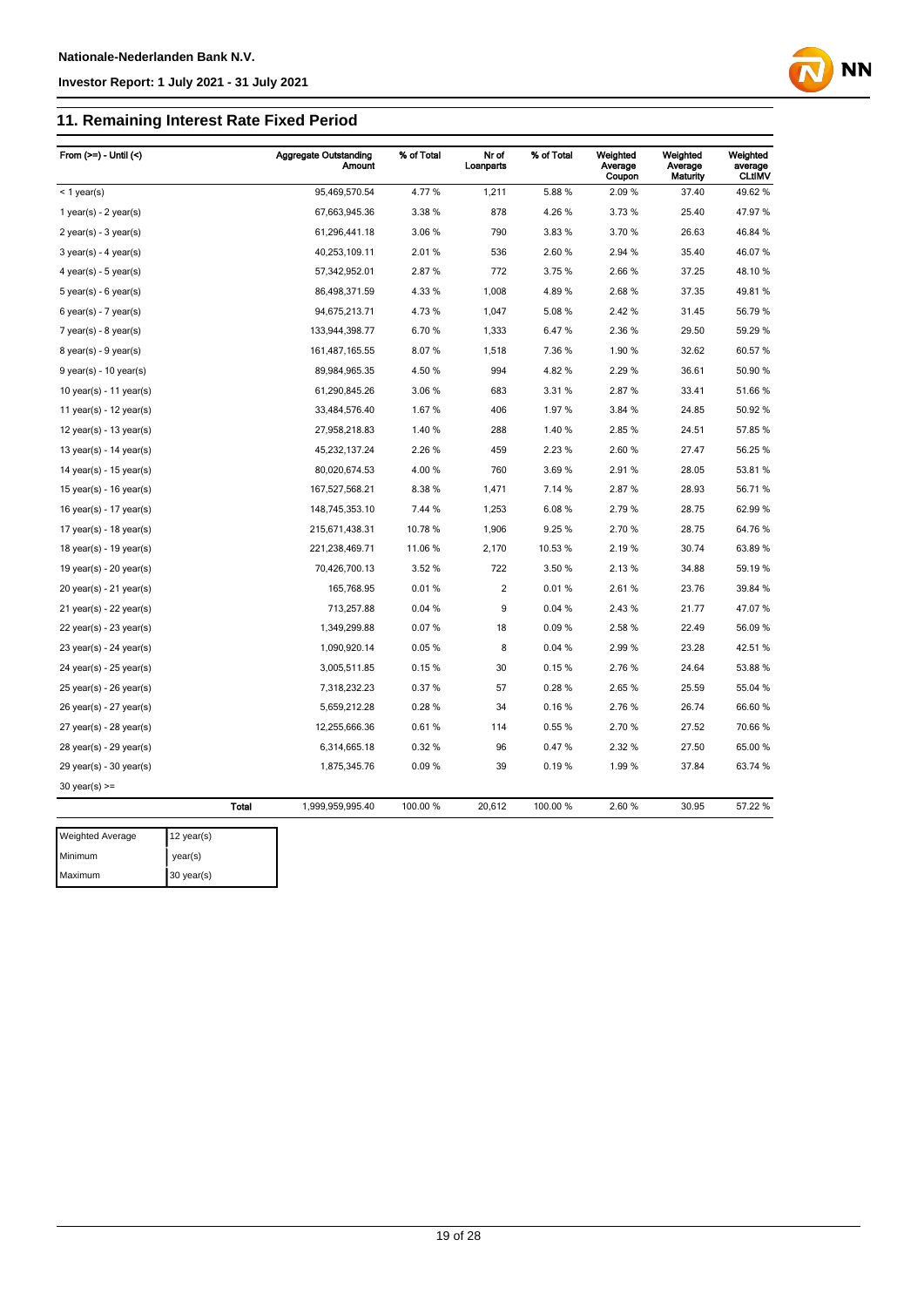

# **12. Interest Payment Type**

|                |       | <b>Aggregate Outstanding</b><br>Amount | % of Total | Nr of<br>Loanparts | % of Total | Weighted<br>Average<br>Coupon | Weighted<br>Average<br>Maturity | Weighted<br>average<br><b>CLtIMV</b> |
|----------------|-------|----------------------------------------|------------|--------------------|------------|-------------------------------|---------------------------------|--------------------------------------|
| Fixed          |       | 1,991,644,163.05                       | 99.58 %    | 20.413             | 99.03 %    | 2.60 %                        | 30.96                           | 57.24 %                              |
| Floating       |       | 8.315.832.35                           | 0.42%      | 199                | 0.97%      | 1.53%                         | 28.81                           | 52.50 %                              |
| <b>Unknown</b> |       |                                        |            |                    |            |                               |                                 |                                      |
|                | Total | 1.999.959.995.40                       | 100.00 %   | 20.612             | 100.00 %   | 2.60 %                        | 30.95                           | 57.22 %                              |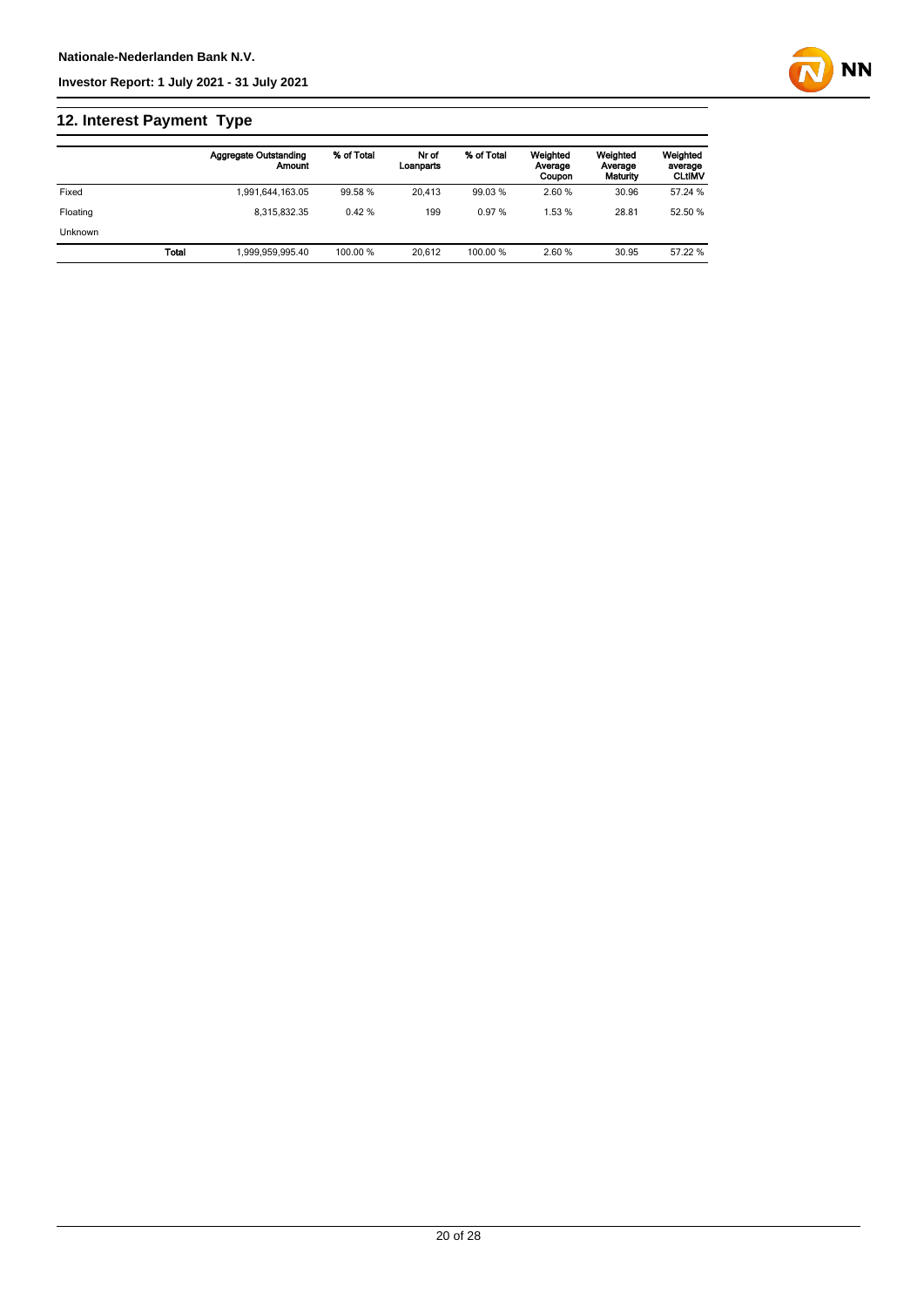

# **13. Property Description**

| Description      |              | <b>Aggregate Outstanding</b><br>Amount | % of Total | Nr of<br><b>Borrowers</b> | % of Total | Weighted<br>Average<br>Coupon | Weighted<br>Average<br>Maturity | Weighted<br>average<br><b>CLtIMV</b> |
|------------------|--------------|----------------------------------------|------------|---------------------------|------------|-------------------------------|---------------------------------|--------------------------------------|
| Flat / Apartment |              | 211,869,752.66                         | 10.59 %    | 1.148                     | 12.82 %    | 2.37 %                        | 31.68                           | 56.89 %                              |
| House            |              | 1.774.619.384.92                       | 88.73%     | 7.752                     | 86.60%     | 2.62%                         | 30.83                           | 57.30 %                              |
| Shop/House       |              | 13.470.857.82                          | 0.67%      | 52                        | 0.58%      | 2.50 %                        | 36.19                           | 51.45 %                              |
|                  | <b>Total</b> | 1.999.959.995.40                       | 100.00 %   | 8.952                     | 100.00 %   | 2.60%                         | 30.95                           | 57.22 %                              |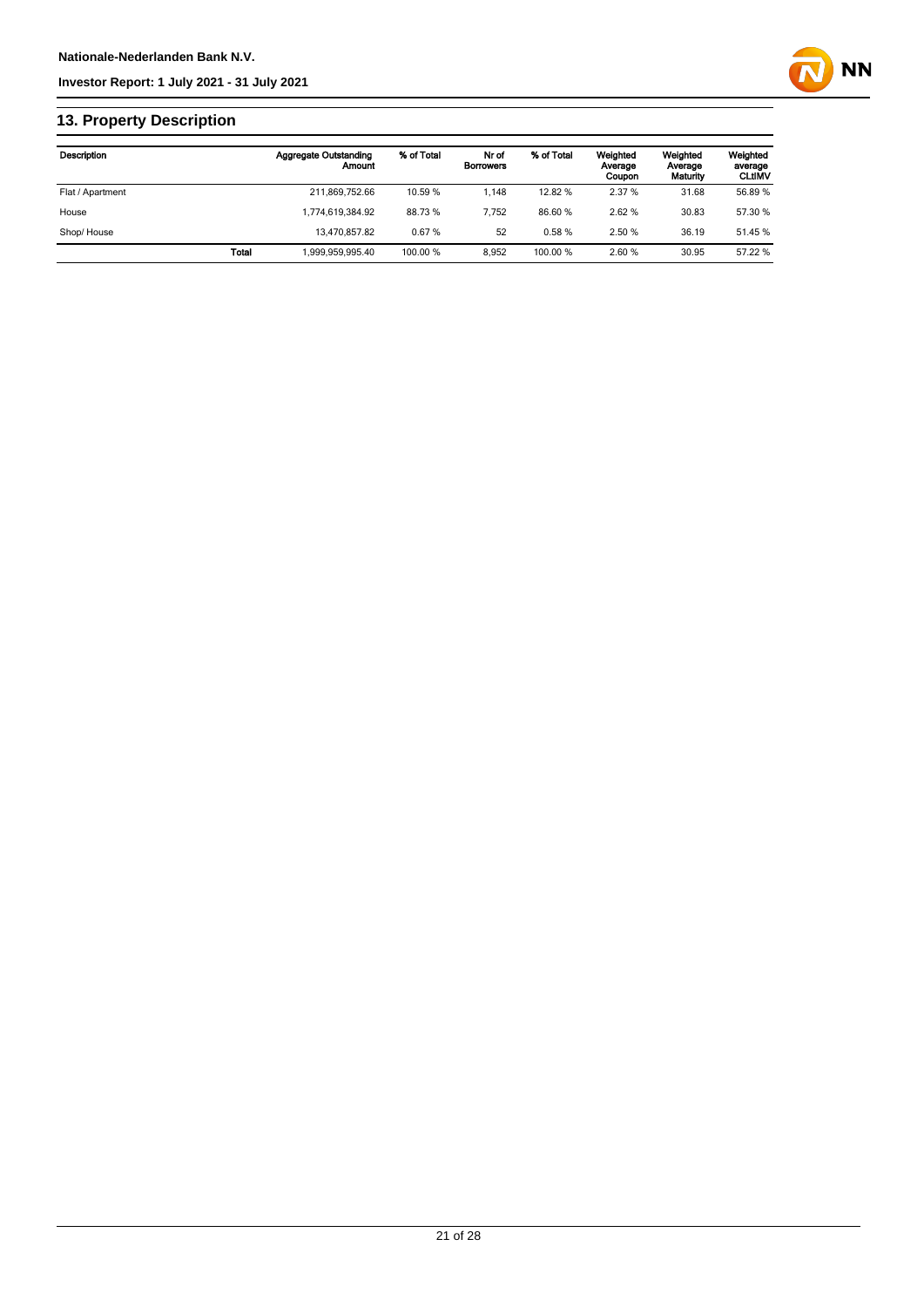

# **14. Geographical Distribution (by province)**

| Province      | <b>Aggregate Outstanding</b><br><b>Amount</b> | % of Total | Nr of<br><b>Borrowers</b> | % of Total | Weighted<br>Average<br>Coupon | Weighted<br>Average<br>Maturity | Weighted<br>average<br><b>CLtIMV</b> |
|---------------|-----------------------------------------------|------------|---------------------------|------------|-------------------------------|---------------------------------|--------------------------------------|
| Drenthe       | 44,729,993.70                                 | 2.24 %     | 235                       | 2.63%      | 2.59 %                        | 29.90                           | 59.28 %                              |
| Utrecht       | 156,357,987.93                                | 7.82%      | 622                       | 6.95%      | 2.60%                         | 31.07                           | 54.48%                               |
| Zeeland       | 43,590,783.70                                 | 2.18%      | 243                       | 2.71%      | 2.73%                         | 30.84                           | 55.30 %                              |
| Zuid-Holland  | 556,863,647.92                                | 27.84 %    | 2,463                     | 27.51%     | 2.60%                         | 30.36                           | 56.82 %                              |
| Flevoland     | 59,467,244.61                                 | 2.97 %     | 286                       | 3.19%      | 2.51%                         | 29.73                           | 57.61%                               |
| Friesland     | 48,785,692.37                                 | 2.44 %     | 251                       | 2.80%      | 2.52%                         | 33.38                           | 61.81%                               |
| Gelderland    | 220,301,990.17                                | 11.02 %    | 968                       | 10.81%     | 2.60%                         | 30.00                           | 59.24 %                              |
| Groningen     | 53,305,019.13                                 | 2.67%      | 289                       | 3.23%      | 2.47%                         | 32.91                           | 59.36 %                              |
| Limburg       | 80,309,850.45                                 | 4.02%      | 439                       | 4.90%      | 2.63%                         | 30.63                           | 59.86 %                              |
| Noord-Brabant | 303.820.805.05                                | 15.19 %    | 1,328                     | 14.83%     | 2.64 %                        | 30.58                           | 58.76 %                              |
| Noord-Holland | 321,424,695.00                                | 16.07 %    | 1,275                     | 14.24 %    | 2.58 %                        | 32.19                           | 53.56 %                              |
| Overijssel    | 111,002,285.37                                | 5.55 %     | 553                       | 6.18%      | 2.53%                         | 32.46                           | 60.21%                               |
| Unspecified   |                                               |            |                           |            |                               |                                 |                                      |
| <b>Total</b>  | 1,999,959,995.40                              | 100.00 %   | 8,952                     | 100.00 %   | 2.60%                         | 30.95                           | 57.22 %                              |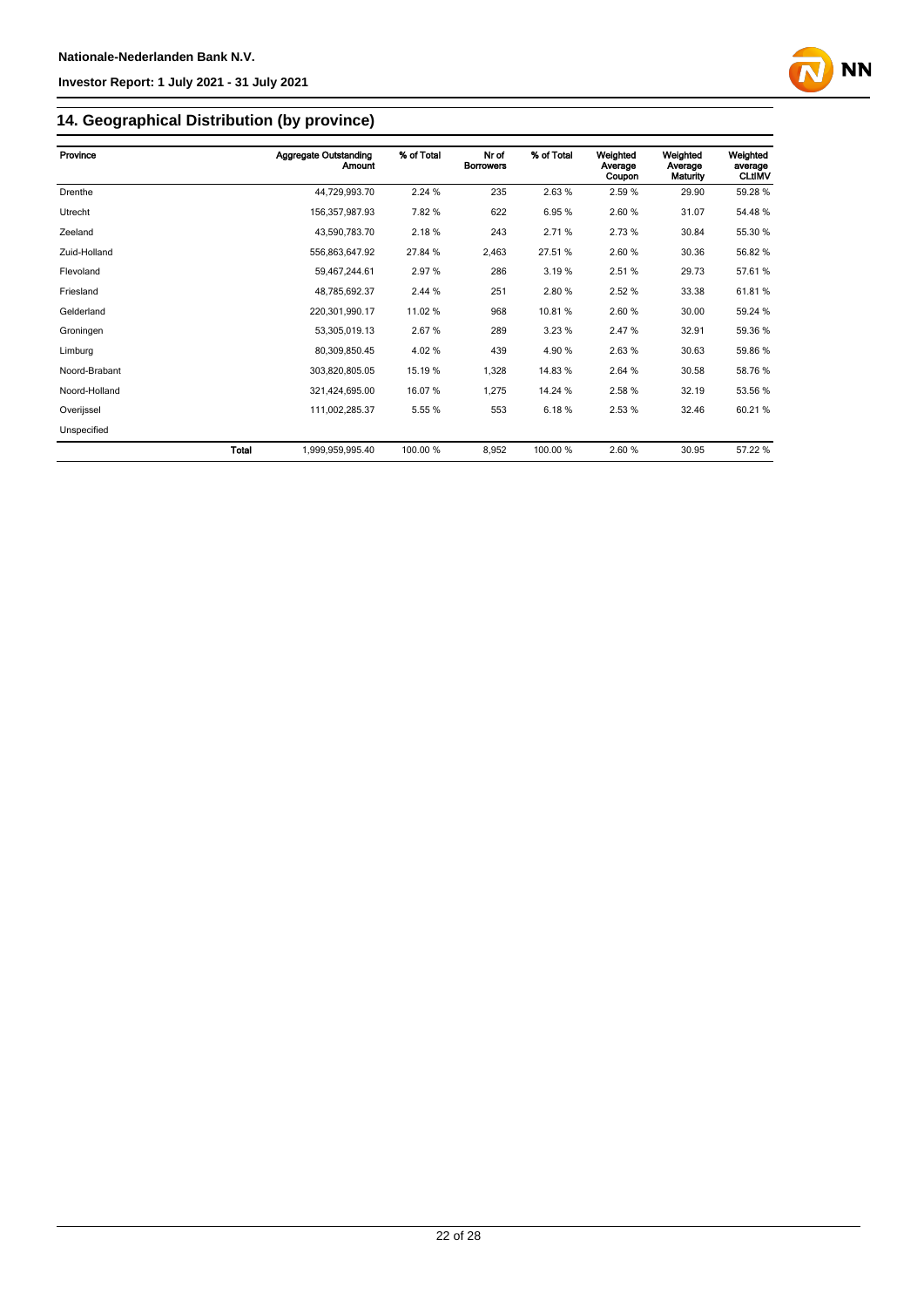

# **15. Occupancy**

| Description    |              | Aggregate Outstanding<br>Amount | % of Total | Nr of<br><b>Borrowers</b> | % of Total | Weighted<br>Average<br>Coupon | Weighted<br>Average<br>Maturity | Weighted<br>average<br><b>CLUMV</b> |
|----------------|--------------|---------------------------------|------------|---------------------------|------------|-------------------------------|---------------------------------|-------------------------------------|
| Owner Occupied |              | 1,999,959,995.40                | 100.00 %   | 8,952                     | 100.00 %   | 2.60%                         | 30.95                           | 57.22 %                             |
| Buy-to-let     |              |                                 |            |                           |            |                               |                                 |                                     |
| <b>Unknown</b> |              |                                 |            |                           |            |                               |                                 |                                     |
|                | <b>Total</b> | 999,959,995.40                  | 100.00 %   | 8,952                     | 100.00 %   | 2.60%                         | 30.95                           | 57.22 %                             |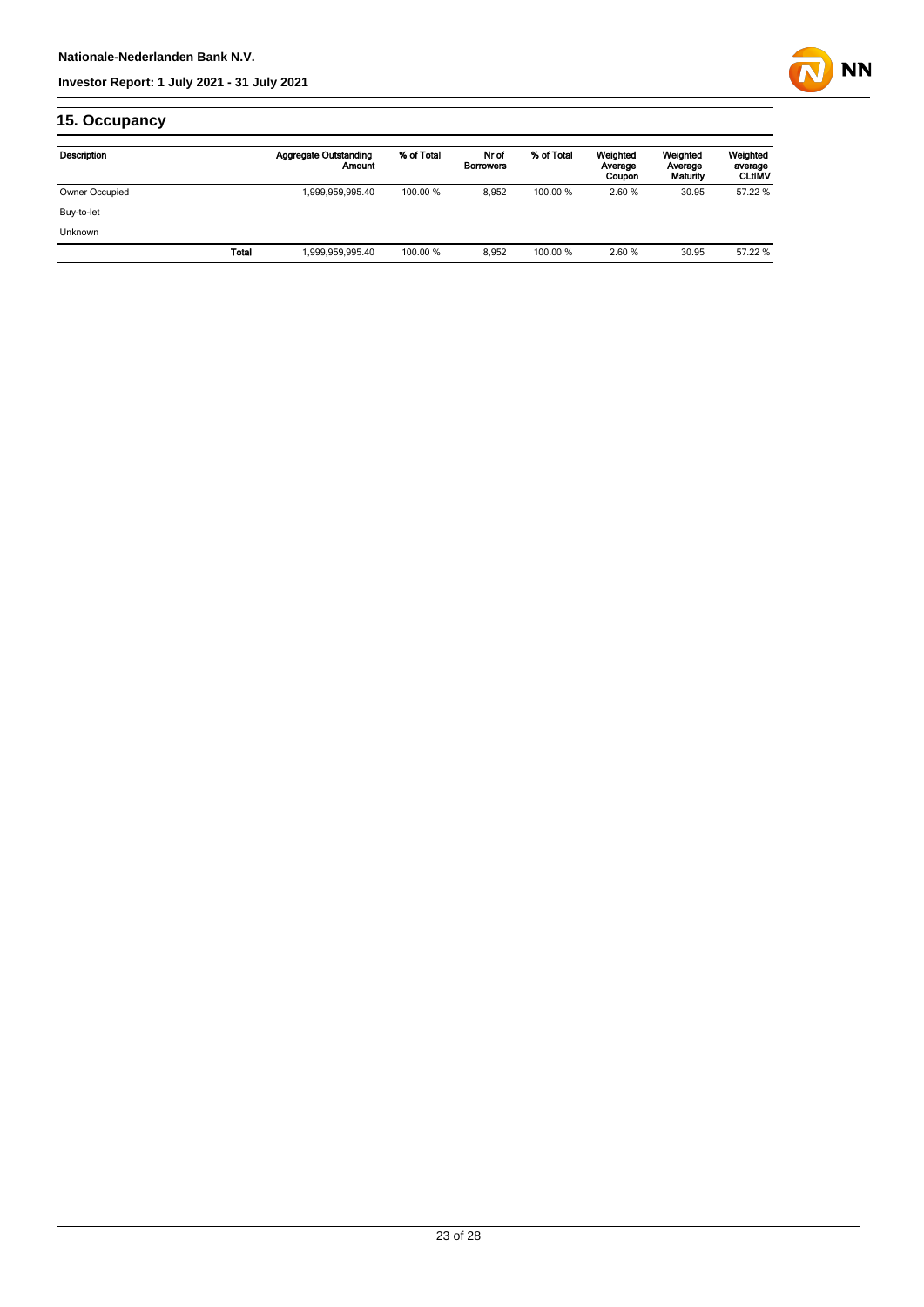

# **16. Loanpart Payment Frequency**

| Description | <b>Aggregate Outstanding</b><br><b>Amount</b> | % of Total | Nr of<br>Loanparts | % of Total | Weighted<br>Average<br>Coupon | Weighted<br>Average<br>Maturity | Weighted<br>average<br><b>CLtIMV</b> |
|-------------|-----------------------------------------------|------------|--------------------|------------|-------------------------------|---------------------------------|--------------------------------------|
| Half-yearly |                                               |            |                    |            |                               |                                 |                                      |
| Yearly      |                                               |            |                    |            |                               |                                 |                                      |
| Quarterly   |                                               |            |                    |            |                               |                                 |                                      |
| Monthly     | 1,999,959,995.40                              | 100.00 %   | 20.612             | 100.00 %   | 2.60 %                        | 30.95                           | 57.22 %                              |
| Unknown     |                                               |            |                    |            |                               |                                 |                                      |
|             | Total<br>1,999,959,995.40                     | 100.00 %   | 20,612             | 100.00 %   | 2.60 %                        | 30.95                           | 57.22 %                              |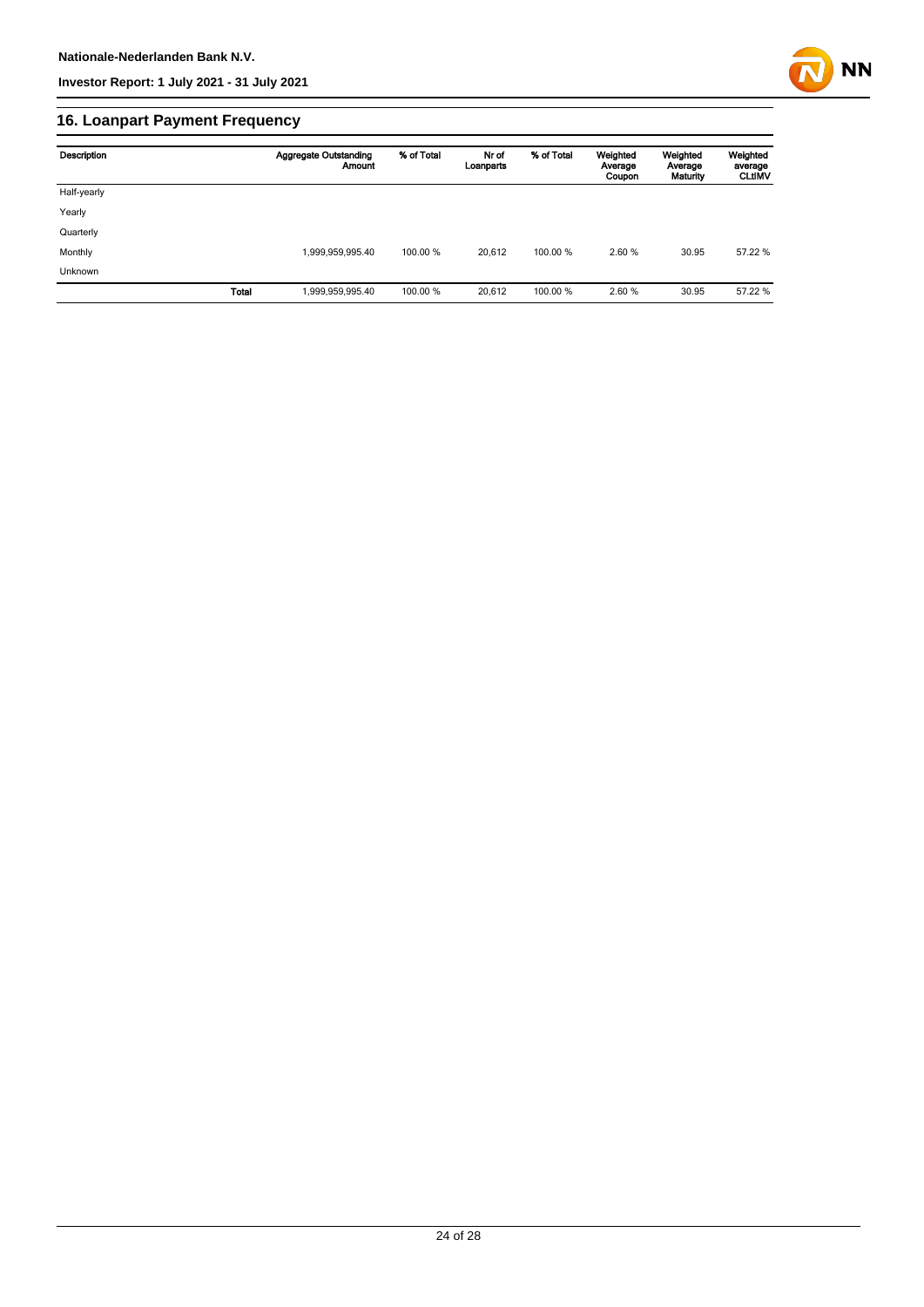

# **17. Guarantee Type**

|                      | <b>Aggregate Outstanding</b><br>Amount | % of Total | Nr of Loans | % of Total | Weighted<br>Average<br>Coupon | Weighted<br>Average<br>Maturity | Weighted<br>average<br><b>CLtIMV</b> |
|----------------------|----------------------------------------|------------|-------------|------------|-------------------------------|---------------------------------|--------------------------------------|
| <b>NHG Guarantee</b> | 536.093.055.84                         | 26.81 %    | 3.272       | 36.55 %    | 2.49%                         | 27.49                           | 58.77 %                              |
| Non-NHG Guarantee    | 1.463.866.939.56                       | 73.19 %    | 5.680       | 63.45 %    | 2.63%                         | 32.22                           | 56.65 %                              |
| <b>Unknown</b>       |                                        |            |             |            |                               |                                 |                                      |
|                      | 1.999.959.995.40<br>Total              | 100.00 %   | 8.952       | 100.00 %   | 2.60%                         | 30.95                           | 57.22 %                              |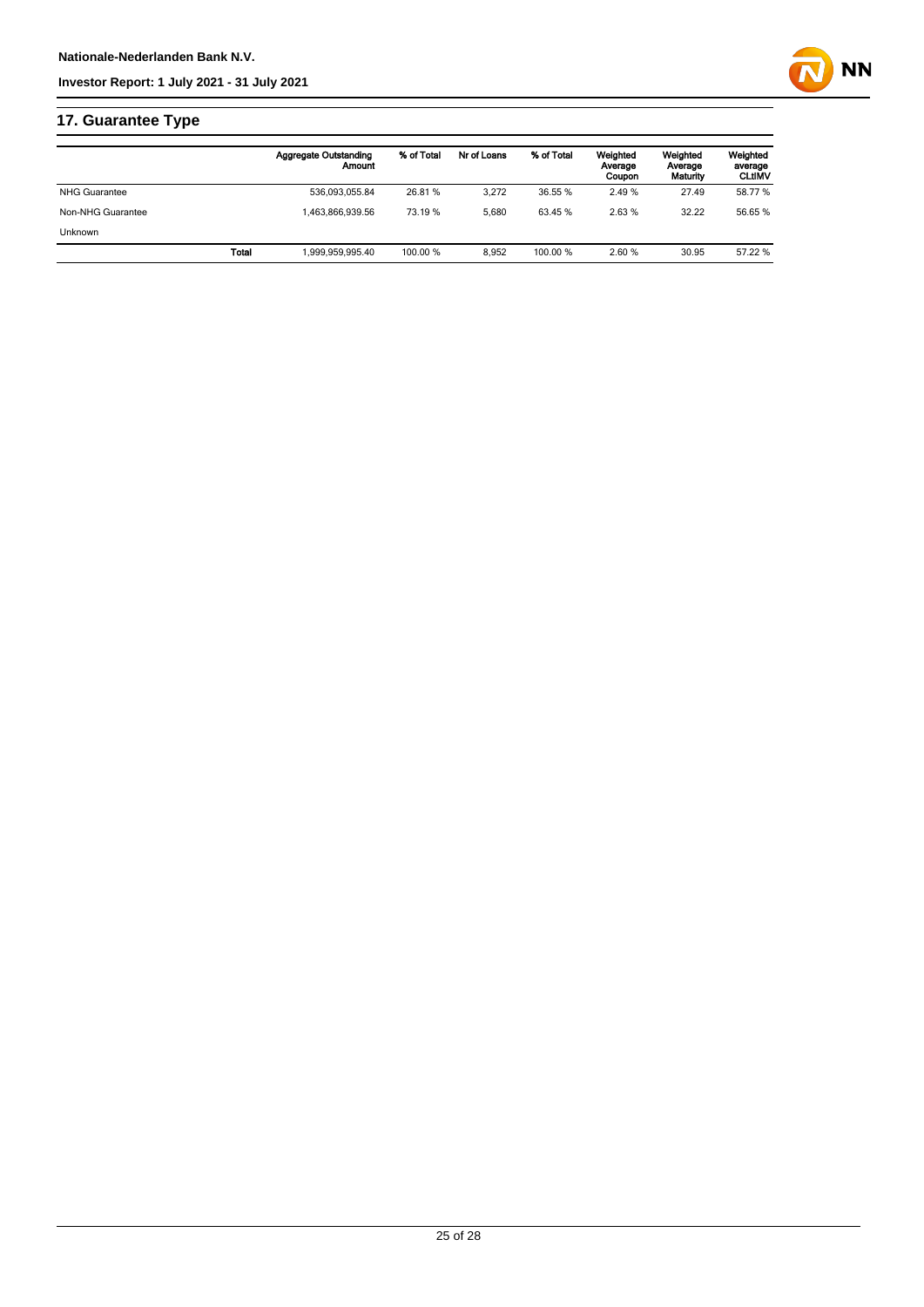#### **Glossary**



| Term                                                | <b>Definition / Calculation</b>                                                                                                                                                                                                                                                                                                                                                                                                                                                                                                                                                                                                                                                                                                                             |
|-----------------------------------------------------|-------------------------------------------------------------------------------------------------------------------------------------------------------------------------------------------------------------------------------------------------------------------------------------------------------------------------------------------------------------------------------------------------------------------------------------------------------------------------------------------------------------------------------------------------------------------------------------------------------------------------------------------------------------------------------------------------------------------------------------------------------------|
| Α                                                   | Min (a, b), where (a) is the sum of the Adjusted Current Balances and (b) is the sum of the Asset Percentage of Current Balance -/-<br>a (alfa) of all Mortgage Receivables;                                                                                                                                                                                                                                                                                                                                                                                                                                                                                                                                                                                |
| ACT                                                 | <b>Asset Cover Test;</b>                                                                                                                                                                                                                                                                                                                                                                                                                                                                                                                                                                                                                                                                                                                                    |
| <b>Adjusted Current Balance</b>                     | The "Adjusted Current Balance" of a Mortgage Receivable is the lower of: (i) the Current Balance of such Mortgage Receivable<br>minus a (alfa); and (ii) the LTV Cut-Off Percentage of the Indexed Valuation relating to such Mortgage Receivable, minus ß (bèta);                                                                                                                                                                                                                                                                                                                                                                                                                                                                                          |
| Asset Percentage                                    | 96.5% or such other percentage figure as is determined from time to time in accordance with the Asset Monitoring Agreement;                                                                                                                                                                                                                                                                                                                                                                                                                                                                                                                                                                                                                                 |
| Assumed Mortgage Interest Rate                      | The expected mortgage interest rate to be offered by the Servicer (acting on behalf of the CBC) in relation to Mortgage Loans<br>which have an interest rate reset, which interest rate will be notified by the Servicer to the CBC and the Rating Agency from time to<br>time;                                                                                                                                                                                                                                                                                                                                                                                                                                                                             |
| Available Liquidity Buffer                          | means available liquid assets on reserved accounts of the CBC, plus interest payments and principal repayments from the<br>underlying assets (including derivatives) to which the CBC is contractually entitled for the following six (6) months period                                                                                                                                                                                                                                                                                                                                                                                                                                                                                                     |
| В                                                   | means the aggregate amount of all Principal Receipts on the Mortgage Receivables up to the end of the immediately preceding<br>calendar month which have not been applied in accordance with the Trust Deed;                                                                                                                                                                                                                                                                                                                                                                                                                                                                                                                                                |
| <b>Base Prospectus</b>                              | The base prospectus dated 18 June 2020 relating to the issue of soft bullet covered bonds, including any supplement and base<br>prospectus updates thereafter;                                                                                                                                                                                                                                                                                                                                                                                                                                                                                                                                                                                              |
| С                                                   | means the amounts standing to the credit of the Reserve Account;                                                                                                                                                                                                                                                                                                                                                                                                                                                                                                                                                                                                                                                                                            |
| <b>Calculation Date</b>                             | The date falling two (2) Business Days before each CBC Payment Date. The "relevant" Calculation Date in respect of any<br>Calculation Period will be the first Calculation Date falling after the end of that period and the "relevant" Calculation Date in respect<br>of any CBC Payment Date will be the last Calculation Date prior to that CBC Payment Date;                                                                                                                                                                                                                                                                                                                                                                                            |
| <b>CBC Account Bank</b>                             | BNG Bank N.V. in its capacity as CBC Account Bank under the CBC Account Agreement or its successor;                                                                                                                                                                                                                                                                                                                                                                                                                                                                                                                                                                                                                                                         |
| <b>Closing Date</b>                                 | 18 June 2020                                                                                                                                                                                                                                                                                                                                                                                                                                                                                                                                                                                                                                                                                                                                                |
| <b>Construction Deposit</b>                         | In relation to a Mortgage Loan, that part of the Mortgage Loan which the relevant Borrower requested to be disbursed into a<br>blocked account held in his name with the relevant Originator, the proceeds of which can only be applied towards construction of,<br>or improvements to, the relevant Mortgaged Asset;                                                                                                                                                                                                                                                                                                                                                                                                                                       |
| <b>Credit Rating</b>                                | An assessment of the credit worthiness of the notes or counterparties, assigned by the Rating Agency;                                                                                                                                                                                                                                                                                                                                                                                                                                                                                                                                                                                                                                                       |
| <b>Current Balance</b>                              | In relation to an Eligible Receivable at any date, the Net Outstanding Principal Amount, excluding Accrued Interest and Arrears of<br>Interest;                                                                                                                                                                                                                                                                                                                                                                                                                                                                                                                                                                                                             |
| Current Loan to Indexed Market Value (CLTIMV)       | Current Balance divided by the Indexed Valuation;                                                                                                                                                                                                                                                                                                                                                                                                                                                                                                                                                                                                                                                                                                           |
| Current Loan to Original Market Value (CLTOMV)      | Current Balance divided by the Original Market Value;                                                                                                                                                                                                                                                                                                                                                                                                                                                                                                                                                                                                                                                                                                       |
| Cut-off date                                        | The last day of the month immediately preceding the date on which the Investor Report is published;                                                                                                                                                                                                                                                                                                                                                                                                                                                                                                                                                                                                                                                         |
| D                                                   | means the aggregate outstanding principal balance of all Transferred Collateral in Substitution Assets;                                                                                                                                                                                                                                                                                                                                                                                                                                                                                                                                                                                                                                                     |
| Eligible Collateral                                 | Euro denominated cash and/or Substitution Assets;                                                                                                                                                                                                                                                                                                                                                                                                                                                                                                                                                                                                                                                                                                           |
| Index                                               | The index of increases or decreases, as the case may be, of house prices issued by the Dutch land registry (kadaster) in relation to<br>residential properties in the Netherlands;                                                                                                                                                                                                                                                                                                                                                                                                                                                                                                                                                                          |
| Indexed Valuation (with respect to ACT calculation) | In relation to any Mortgaged Asset at any date: (a) where the Original Market Value of that Mortgaged Asset is equal to or greater<br>than the Price Indexed Valuation as at that date, the Price Indexed Valuation; or (b) where the Original Market Value of that<br>Mortgaged Asset is less than the Price Indexed Valuation as at that date, the Original Market Value plus 90% (or, if a different<br>percentage is required or sufficient from time to time for the Covered Bonds to qualify as "covered bonds" as defined in the Capital<br>Requirements Directive and the Issuer wishes to apply such different percentage, then such different percentage) of the difference<br>between the Price Indexed Valuation and the Original Market Value; |
| <b>Interest Rate Fixed Period</b>                   | Period for which the current interest rate on the Mortgage Receivable remains unchanged;                                                                                                                                                                                                                                                                                                                                                                                                                                                                                                                                                                                                                                                                    |
| Interest Rate Swap                                  | An interest rate swap transaction that forms part of an Interest Swap Agreement.                                                                                                                                                                                                                                                                                                                                                                                                                                                                                                                                                                                                                                                                            |
| Interest Reserve Required Amount                    | means an amount equal to (A) the positive difference, if any, between (i) the aggregate amount of Scheduled Interest for all Series<br>outstanding and (ii) the aggregate amount of interest to be received under the Transferred Assets up to the relevant final maturity<br>date taking into account their respective contractual amortisation profile less in respect of each Savings Mortgage Receivable<br>which is subject to a Participation, an amount equal to the net amount received or recovered multiplied by the applicable<br>Participation Fraction;                                                                                                                                                                                        |
| <b>IRS</b>                                          | Interest Rate Swap;                                                                                                                                                                                                                                                                                                                                                                                                                                                                                                                                                                                                                                                                                                                                         |
| Issuer                                              | Nationale-Nederlanden Bank N.V., a public company with limited liability (naamloze vennootschap) organised under the laws of the<br>Netherlands and established in The Haque, the Netherlands;                                                                                                                                                                                                                                                                                                                                                                                                                                                                                                                                                              |
| L                                                   | For each Mortgage Receivable its Current Balance minus the LTV Cut-Off Percentage of its Indexed Valuation provided that if the<br>result is negative, L shall be zero and if the result exceeds $\alpha$ (alpha), L shall equal $\alpha$ (alpha);                                                                                                                                                                                                                                                                                                                                                                                                                                                                                                          |
| Legally Required Minimum OC                         | Means the minimum level of overcollateralization of 5% or such other percentage as may be required from time to time by the CB<br>Regulations. This means that the total outstanding balance of the cover assets in the pool must be 105% of the total amount of<br>outstanding covered bonds (both excluding accrued interest);                                                                                                                                                                                                                                                                                                                                                                                                                            |
| Loan Part(s)                                        | One or more of the loan parts (leningdelen) of which a Mortgage Loan consists;                                                                                                                                                                                                                                                                                                                                                                                                                                                                                                                                                                                                                                                                              |
| LTV Cut-Off indexed valuation %                     | 80 % for all Mortgage Receivables or such other percentage as may be notified to the Rating Agency from time to time in respect of<br>the relevant Mortgage Receivables, or such lower percentage as is (a) required from time to time for Covered Bonds to qualify as<br>covered bonds as defined in the Capital Requirements Directive or (b) otherwise determined from time to time in accordance with<br>the Asset Monitoring Agreement;                                                                                                                                                                                                                                                                                                                |
| Mandatory Liquidity Required Amount                 | means the higher of (i) zero and (ii) an amount equal to the amount which is at such time required to be maintained by the CBC to<br>ensure compliance with article 40g of the Decree after taking into account any certain amounts standing to the credit of the CBC<br>Account and the Reserve Account as permitted to be taken into account pursuant to article 40g of the Decree and any other<br>amounts (whether held or generated and) permitted to be taken into account pursuant to article 40g of the Decree, (in each case all<br>as calculated on each relevant Calculation Date for the relevant period prescribed by article 40g of the Decree);                                                                                              |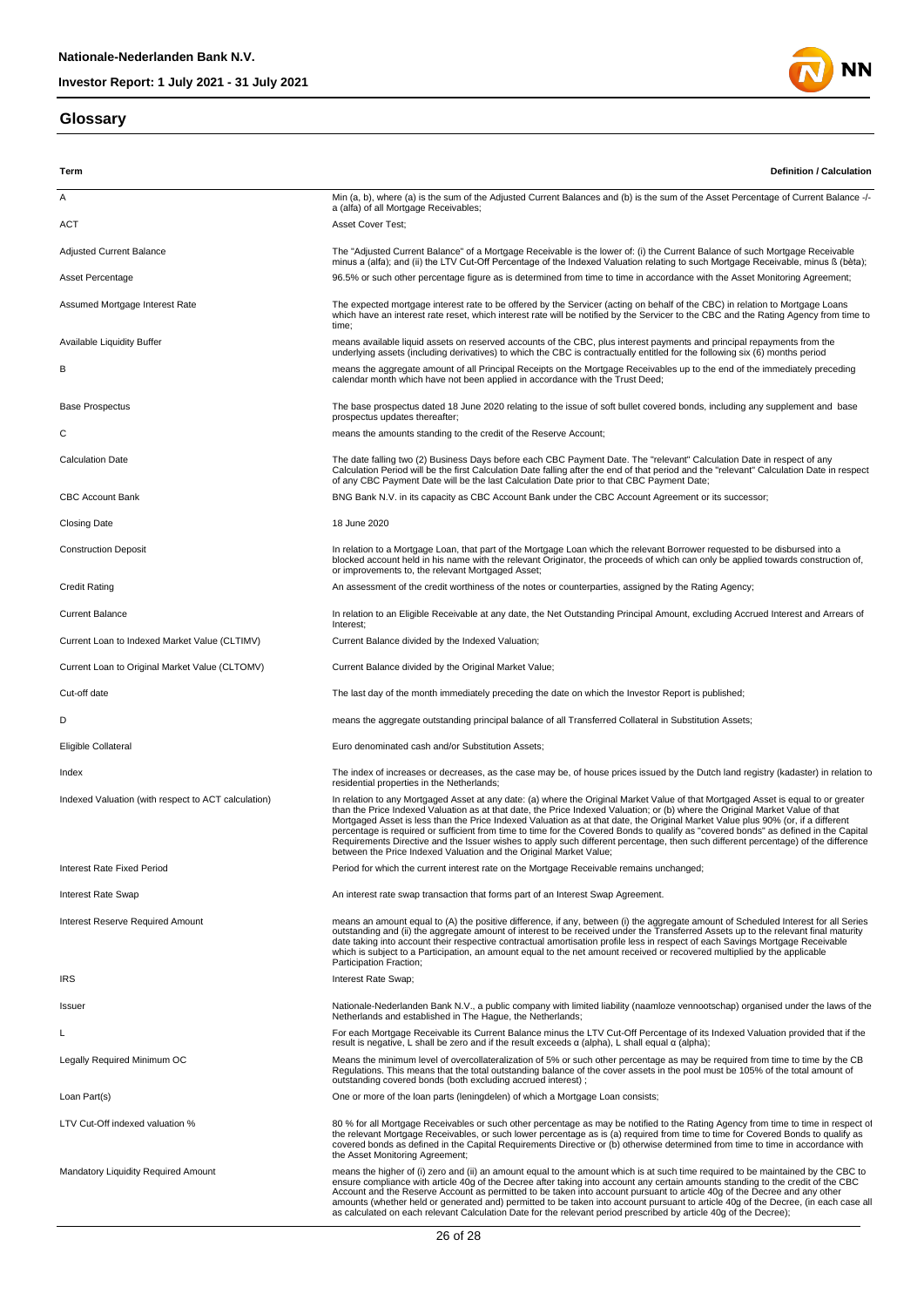

| Term                                   | <b>Definition / Calculation</b>                                                                                                                                                                                                                                                                                                                                                                                                                                                                                                                                                                                                                                                                                                                                                                                                                                                                                                                              |
|----------------------------------------|--------------------------------------------------------------------------------------------------------------------------------------------------------------------------------------------------------------------------------------------------------------------------------------------------------------------------------------------------------------------------------------------------------------------------------------------------------------------------------------------------------------------------------------------------------------------------------------------------------------------------------------------------------------------------------------------------------------------------------------------------------------------------------------------------------------------------------------------------------------------------------------------------------------------------------------------------------------|
| <b>Maturity Date</b>                   | In respect of a Series of Covered Bonds, the date on which the Covered Bonds of such Series are expected to be redeemed at<br>their Principal Amount Outstanding in accordance with the Conditions, as specified in the relevant Final Terms, which date falls no<br>more than 47 years after the Issue Date of such Series.                                                                                                                                                                                                                                                                                                                                                                                                                                                                                                                                                                                                                                 |
| Net Outstanding Principal Amount       | In relation to a Mortgage Receivable, at any date, the Outstanding Principal Amount of the relevant Mortgage Loan less (A) if it is a<br>Savings Mortgage Loan or a Savings Investment Mortgage Loan subject to an Insurance Savings Participation, an amount equal to<br>the Insurance Savings Participation on such date and (B) if it is a Bank Savings Mortgage Loan subject to a Bank Savings<br>Participation, an amount equal to the Bank Savings Participation on such date;                                                                                                                                                                                                                                                                                                                                                                                                                                                                         |
| <b>NHG</b>                             | Nationale Hypotheek Garantie: guarantees (""borgtochten"") issued by Stichting Waarborgfonds Eigen Woningen under the terms<br>and conditions of the Nationale Hypotheek Garantie, as amended from time to time;                                                                                                                                                                                                                                                                                                                                                                                                                                                                                                                                                                                                                                                                                                                                             |
| NHG Loan                               | A Mortgage Loan that has the benefit of an NHG guarantee;                                                                                                                                                                                                                                                                                                                                                                                                                                                                                                                                                                                                                                                                                                                                                                                                                                                                                                    |
| Nominal OC                             | The Net Outstanding Principal Amount of all Mortgage Receivables, excluding any Defaulted Receivables, plus (b) the Collateral<br>Market Value of all Transferred Collateral in the form of Substitution Assets plus (c) the cash standing to the credit of the CBC<br>Transaction Account(s), excluding Swap Collateral minus the aggregate Principal Amount Outstanding of the Covered Bonds at the<br>end of such calendar month divided by the aggregate Principal Amount Outstanding of the Covered Bonds at the end of such<br>calendar month;                                                                                                                                                                                                                                                                                                                                                                                                         |
| Non NHG Loan                           | A Mortgage Loan that does not have the benefit of an NHG Guarantee;                                                                                                                                                                                                                                                                                                                                                                                                                                                                                                                                                                                                                                                                                                                                                                                                                                                                                          |
| Occupancy                              | The way the Mortgaged Asset is used (e.g. owner occupied);                                                                                                                                                                                                                                                                                                                                                                                                                                                                                                                                                                                                                                                                                                                                                                                                                                                                                                   |
| Original Market Value                  | In relation to any Mortgaged Asset the market value (marktwaarde) given to that Mortgaged Asset by the most recent valuation<br>addressed to the Transferor that transferred the relevant Mortgage Receivable to the CBC or, as applicable, the foreclosure value<br>(executiewaarde) given to that Mortgaged Asset by the most recent valuation addressed to the Transferor that transferred the<br>relevant Mortgage Receivable to the CBC, divided by 0.90 or such other factor as required from time to time by the applicable rules<br>and regulations or any internal requirement of the Transferor in relation thereto;                                                                                                                                                                                                                                                                                                                               |
| Originator                             | Nationale-Nederlanden Levensverzekering Maatschappij N.V. or Nationale-Nederlanden Bank N.V.                                                                                                                                                                                                                                                                                                                                                                                                                                                                                                                                                                                                                                                                                                                                                                                                                                                                 |
| Outstanding Principal Amount           | In respect of a Relevant Mortgage Receivable, on any date the (then remaining) aggregate principal sum ("hoofdsom") due by the<br>relevant Borrower under the relevant Mortgage Loan, including any Further Advance Receivable transferred to the CBC and, after<br>foreclosure of the Relevant Mortgage Receivable resulting in a loss being realised, zero;                                                                                                                                                                                                                                                                                                                                                                                                                                                                                                                                                                                                |
| <b>Participation Fraction</b>          | means interest and fees and other amounts received by the CBC in respect of the Mortgage Receivables, other than Principal<br>Receipts and less in respect of each Savings Mortgage Receivable which is subject to a Participation, an amount equal to the net<br>amount received or recovered multiplied by the Participation divided by the Outstanding Principal Amount of such Savings<br>Mortgage Receivable;                                                                                                                                                                                                                                                                                                                                                                                                                                                                                                                                           |
| Performing Loans                       | Mortgage Loans which are current and therefore do not show any arrears;                                                                                                                                                                                                                                                                                                                                                                                                                                                                                                                                                                                                                                                                                                                                                                                                                                                                                      |
| Price Indexed Valuation                | In relation to any property at any date means the Original Market Value of that property increased or decreased as appropriate by<br>the increase or decrease in the Index since the date of the Original Market Value;                                                                                                                                                                                                                                                                                                                                                                                                                                                                                                                                                                                                                                                                                                                                      |
| <b>Rating Agency</b>                   | Standard & Poors Credit Market Services Europe Limited;                                                                                                                                                                                                                                                                                                                                                                                                                                                                                                                                                                                                                                                                                                                                                                                                                                                                                                      |
| Remaining Tenor                        | The time in years from the end of the reporting period to the maturity date of a Mortgage Loan;                                                                                                                                                                                                                                                                                                                                                                                                                                                                                                                                                                                                                                                                                                                                                                                                                                                              |
| Reserve Account Required Amount        | means (a) until the occurrence of a Reserve Account Trigger Event: an amount equal to the Mandatory Liquidity Required Amount<br>and (b) following the occurrence of a Reserve Account Trigger Event: an amount equal to the higher of (i) the Mandatory Liquidity<br>Required Amount and (ii) the Reserve Trigger Required Amount;                                                                                                                                                                                                                                                                                                                                                                                                                                                                                                                                                                                                                          |
| <b>Reserve Trigger Required Amount</b> | means an amount equal to (a) the aggregate for all Series of the aggregate Scheduled Interest for each such Series due in the next<br>three following CBC Payment Periods (to the extent that no Swap has been entered into in relation to any Series) plus (b) the<br>anticipated aggregate amount payable in the next three following CBC Payment Periods in respect of the items referred to in<br>paragraphs (a) up to and including (d) of the CBC Priority of Payments, as calculated on each relevant Calculation Date;                                                                                                                                                                                                                                                                                                                                                                                                                               |
| Seasoning                              | Number of years since the origination of the Mortgage Loan Parts to the end of the Reporting Period;                                                                                                                                                                                                                                                                                                                                                                                                                                                                                                                                                                                                                                                                                                                                                                                                                                                         |
| Series                                 | A Tranche of Covered Bonds together with any further Tranche or Tranches of Covered Bonds expressed to be consolidated and<br>form a single series with the Covered Bonds of the original Tranche and the terms of which are identical (save for the Issue Date<br>and/or the Interest Commencement Date but including as to whether or not the Covered Bonds are listed);                                                                                                                                                                                                                                                                                                                                                                                                                                                                                                                                                                                   |
| Set-Off                                | Claim that corresponds to a debt to the same borrower, which is not covered by the DGS;                                                                                                                                                                                                                                                                                                                                                                                                                                                                                                                                                                                                                                                                                                                                                                                                                                                                      |
| <b>Substitution Assets</b>             | means the classes of assets denominated in euro from time to time eligible under the CRR and/or the Wft to collateralise covered<br>bonds including (on the date of this Base Prospectus) and subject to certain limitations:(a) exposures to or guaranteed by central<br>governments, central banks or international organisations in accordance with article 129(1)(a) CRR;(b) exposures to or quaranteed<br>by public sector entities, regional governments or local authorities in accordance with article 129(1)(b) CRR;(c) exposures to<br>institutions in accordance with article 129(1)(c) CRR; and (d) exposures for which DNB has waived the application of article 129(1)<br>(c) CRR in accordance with article 129(1) CRR third paragraph, which assets on an aggregate basis are subject to a limit of 20 per<br>cent., or such other percentage as required under the Wft, of the aggregate Principal Amount Outstanding of the Covered Bonds; |
| <b>Transferred Collateral</b>          | means any Eligible Collateral transferred or purported to be transferred to the CBC pursuant to the Guarantee Support Agreement,<br>to the extent not redeemed, retransferred, sold or otherwise disposed of by the CBC;                                                                                                                                                                                                                                                                                                                                                                                                                                                                                                                                                                                                                                                                                                                                     |
| Ζ                                      | An amount equal to the Interest Cover Required Amount                                                                                                                                                                                                                                                                                                                                                                                                                                                                                                                                                                                                                                                                                                                                                                                                                                                                                                        |
| $\alpha$ (alfa)                        | Gross set-off as determined according to Asset Monitoring Agreement;                                                                                                                                                                                                                                                                                                                                                                                                                                                                                                                                                                                                                                                                                                                                                                                                                                                                                         |
| $\beta$ (beta)                         | For each Mortgage Receivable the lower of (i) the LTV Cut-Off percentage of its indexed valuation and (ii) $\alpha$ minus L                                                                                                                                                                                                                                                                                                                                                                                                                                                                                                                                                                                                                                                                                                                                                                                                                                  |